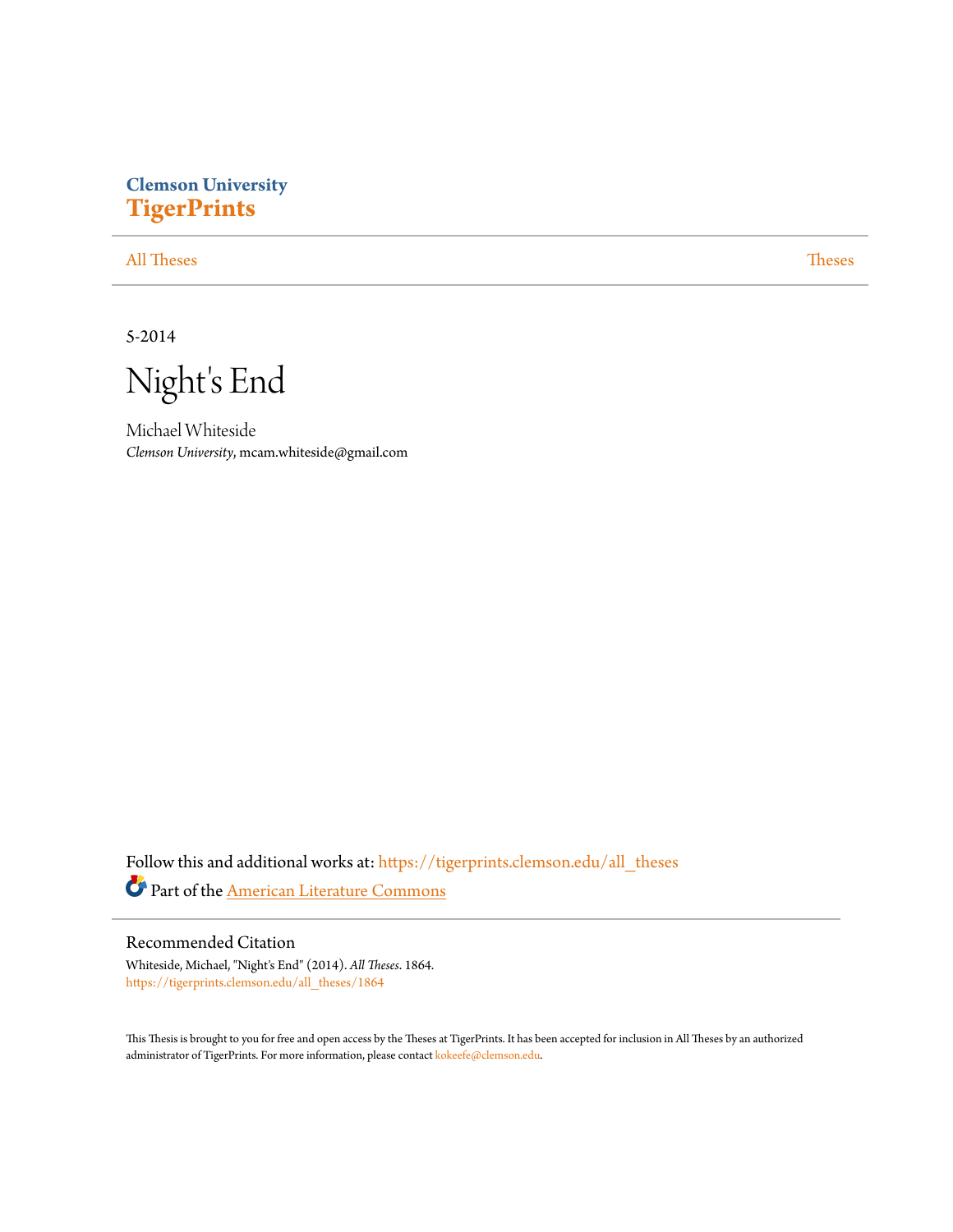## NIGHT'S END

A Thesis Presented to the Graduate School of Clemson University

In Partial Fulfillment of the Requirements for the Degree English

by Michael Cameron Whiteside May 2014

Accepted by: Mr. Keith Morris, Committee Chair Dr. Rhondda Thomas Dr. Cameron Bushnell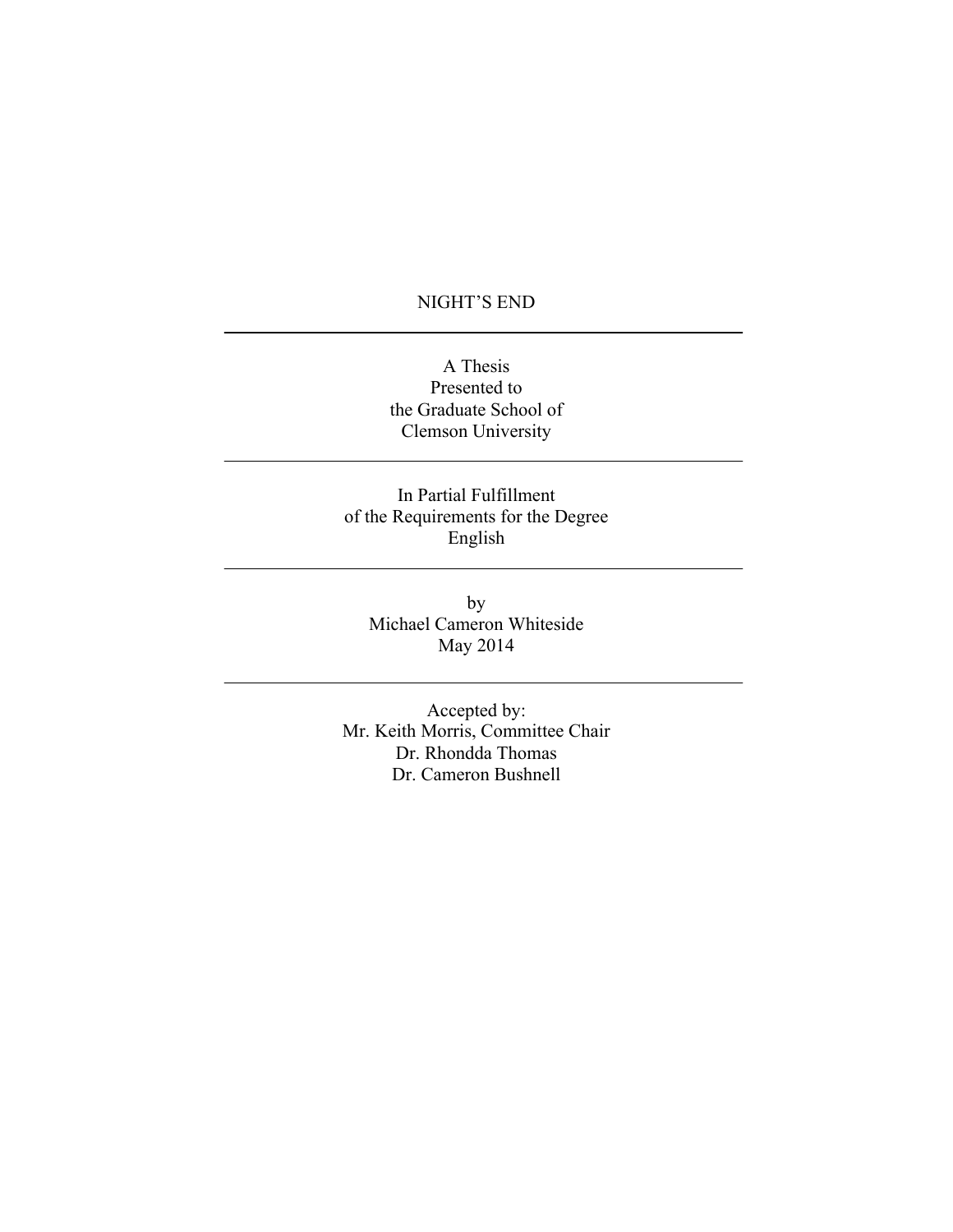### ABSTRACT

The following work has two chapters; the first is a short story entitled "Night's End," and the second is a short essay entitled "The Dilemma of Evil in Donald Ray Pollock's "Dynamite Hole.'"

"Night's End" is loosely based on a true story. To respect the parties involved, I will not mention their names. The events are fictional, and deal with people's potential for corrosive, immoral action. The story depicts an evening in the life of Jennie Weston, a woman whose husband has cheated on her and left home. Her daughter, Becky, runs away soon thereafter to live with her boyfriend, a drug dealer. Jennie's only hope in life is her daughter, and her mission is to get her back from the hands of the dealer, in any way possible. Occurring over the span of only a few hours, "Night's End" is a bullet, a story of tragedy. And hope.

In the critical essay, "The Dilemma of Evil in Donald Ray Pollock's "Dynamite Hole,'" I introduce an apparatus for reading "Dynamite Hole" (and other stories containing graphic and grotesque plots) through the lens of Julia Kristeva's notion of the abject and Fred Alford's conception of evil. The apparatus proposes one way to read "Dynamite Hole," and by extension, my story as well. The key word is "one." I don't want to force a perspective. Yet I maintain that the apparatus is a useful device that assists in understanding the powerful effects of evil as represented in fiction.

Ultimately, "Night's End" is edgy, raw, and lurid, but it does not surpass the debauchery of Pollock's writing, specifically "Dynamite Hole." I used his story as a check on how far I wanted to go as a writer confronting morally profound, artistic

ii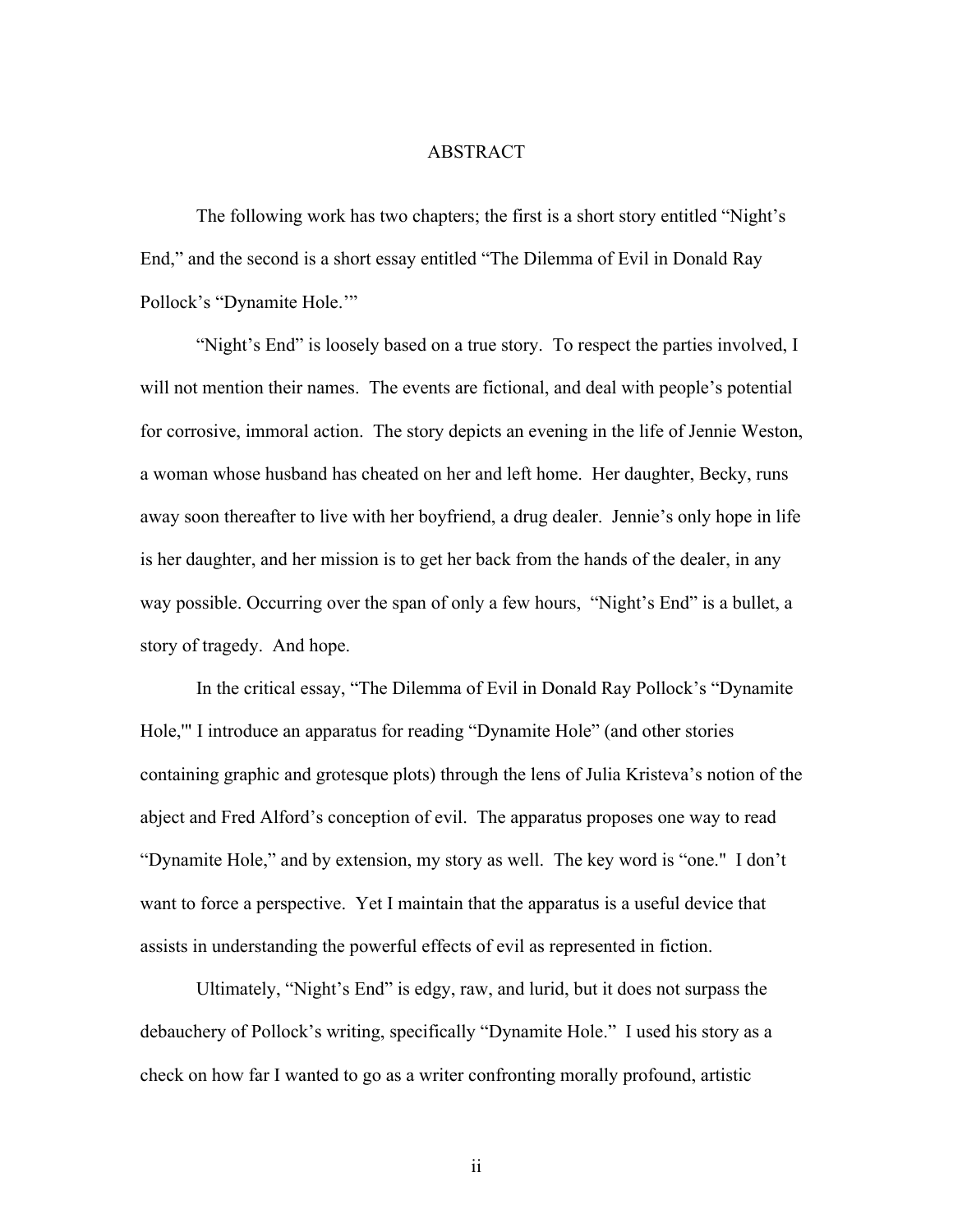decisions. Should I push the limits and make "Night's End" as violent as possible, or should I tone it down? I chose the latter. Stories such as "Dynamite Hole," with sinister actions including murder and rape, can be used to monitor my own writings. I don't want to go as far as Pollock. By withstanding, I am able to present hope.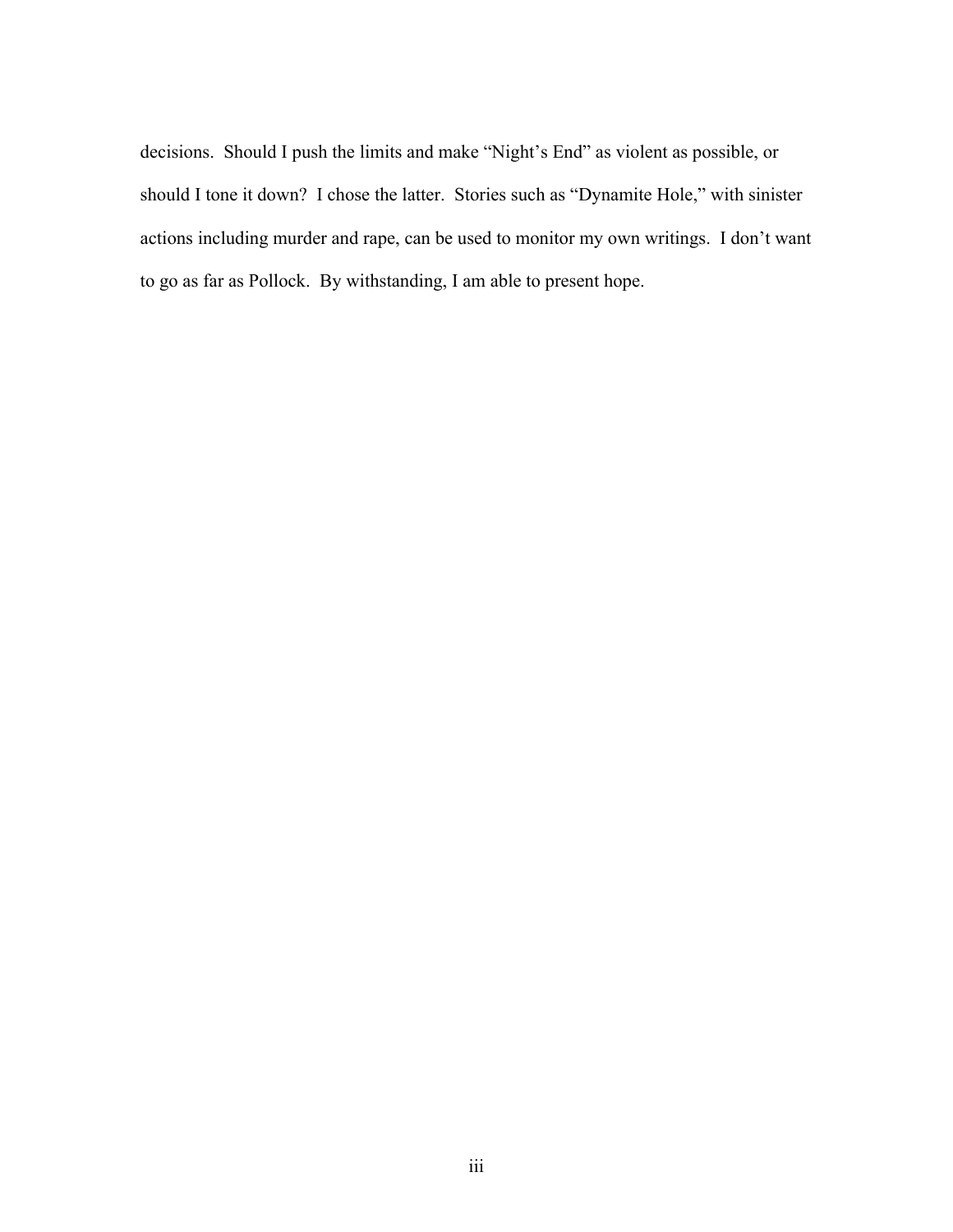# DEDICATION

To my family and friends. To Chief. And to Chewy.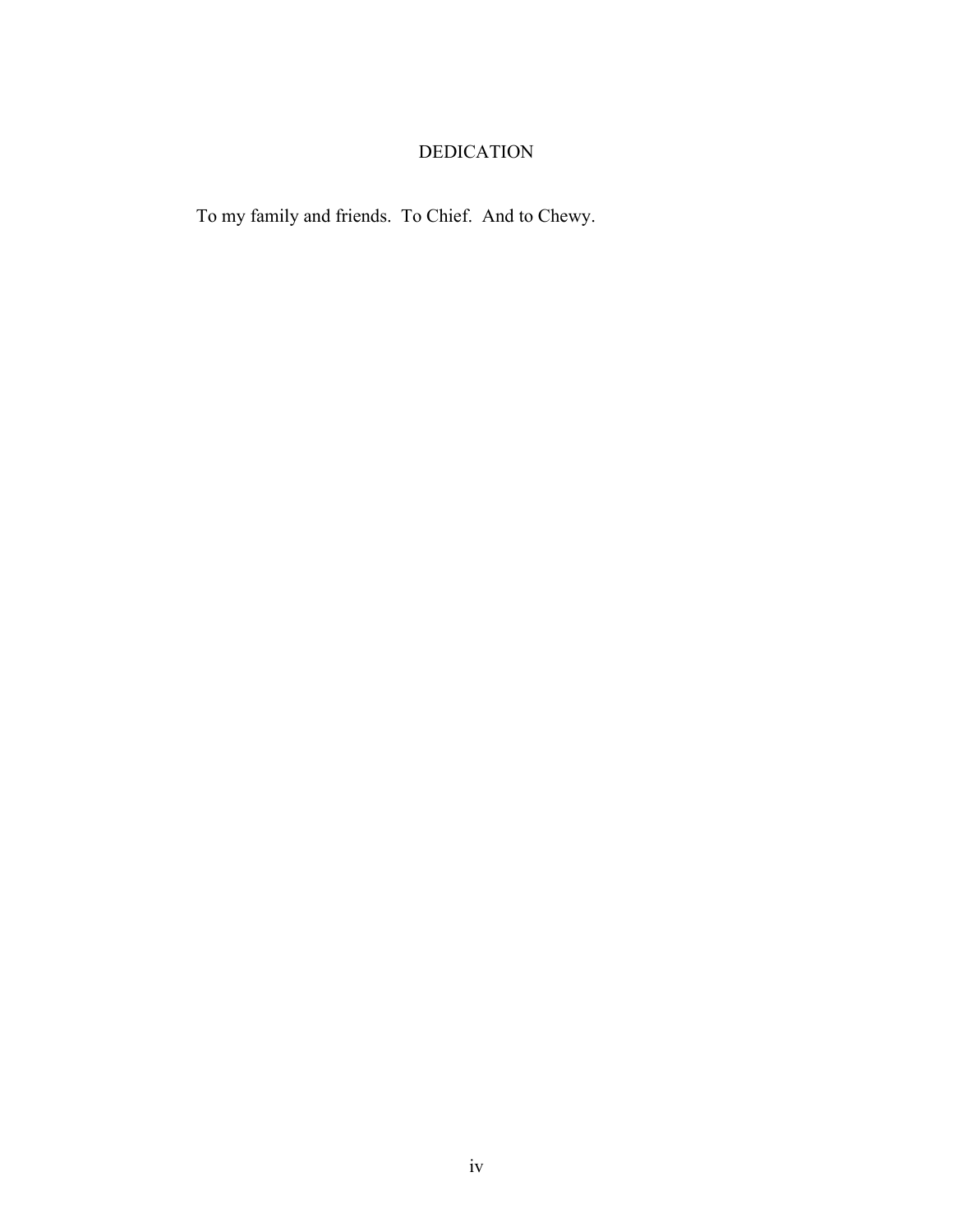## ACKNOWLEDGMENTS

"Night's End" is loosely based on a true story. I am deeply thankful for those people who helped create the world presented.

I view this story as due respect to the parties involved. It has been my duty to write "Night's End," and I hope that they will appreciate it as a contribution to the human experience. Some stories must be told.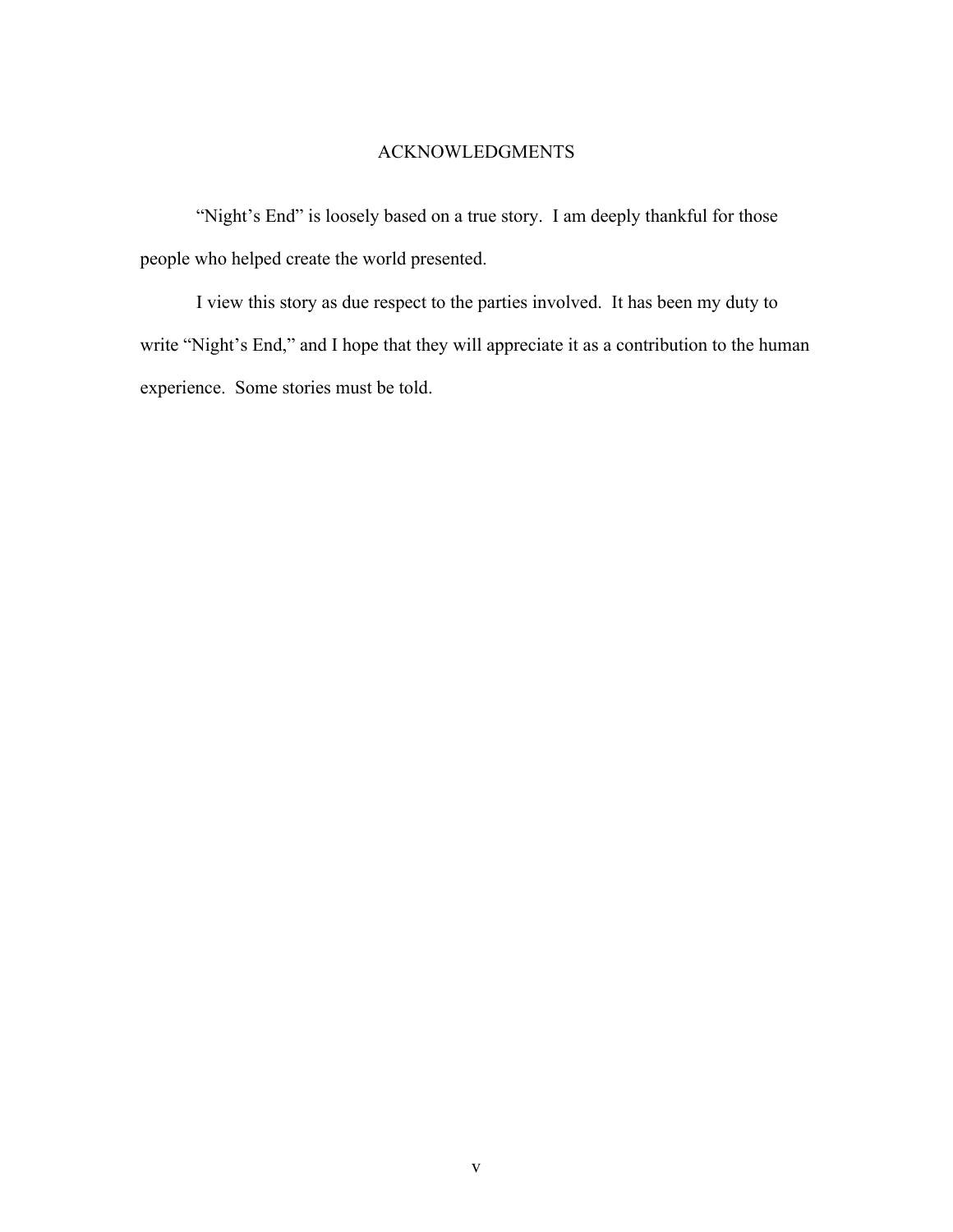# TABLE OF CONTENTS

|                                                                  | Page |
|------------------------------------------------------------------|------|
|                                                                  |      |
|                                                                  |      |
|                                                                  |      |
|                                                                  |      |
| <b>CHAPTER</b>                                                   |      |
|                                                                  |      |
| THE DILEMMA OF EVIL IN DONALD RAY POLLOCK'S "DYNAMITE<br>$\Pi$ . |      |
|                                                                  |      |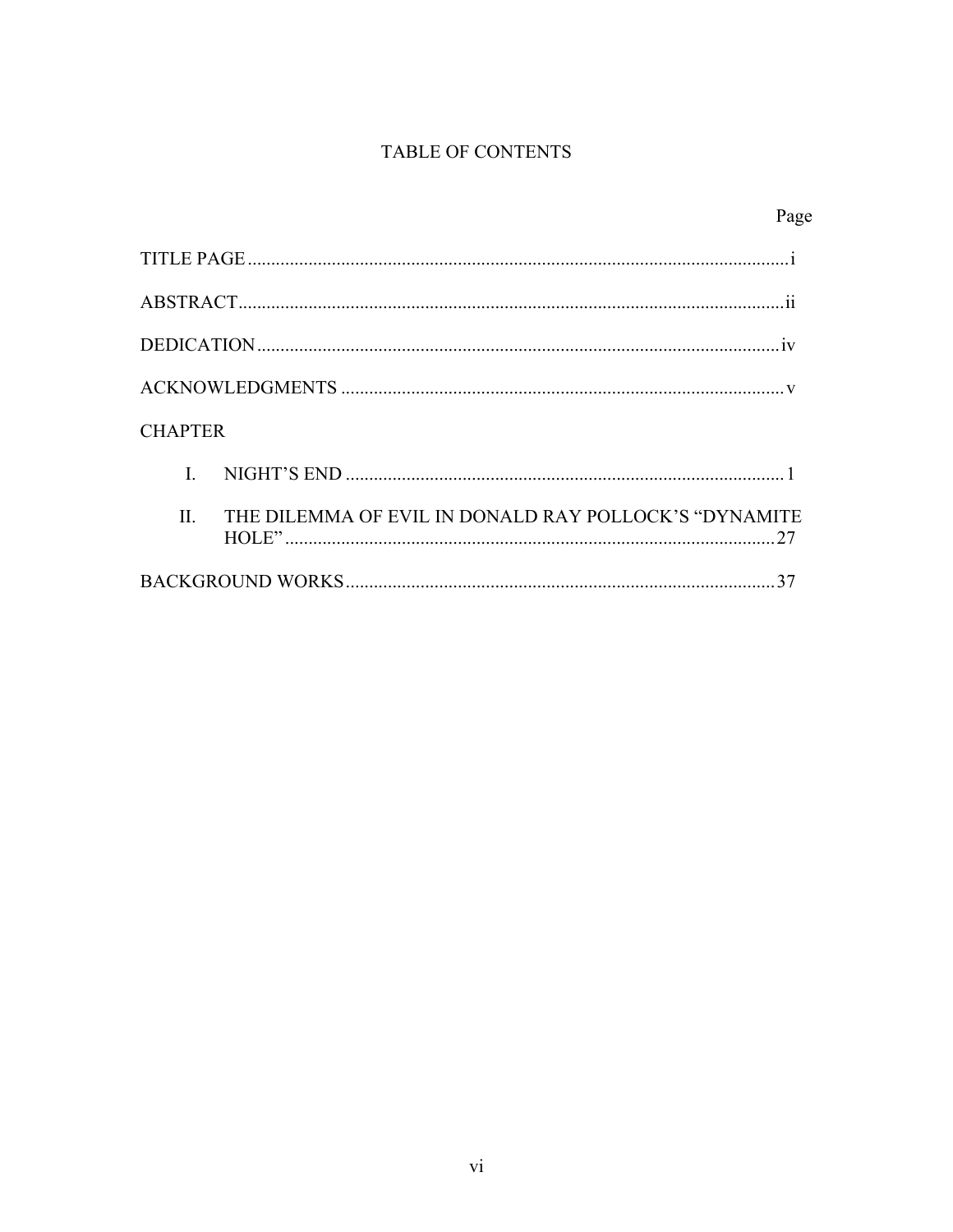### CHAPTER ONE

### NIGHT'S END

Jennie Weston was vacuuming beside a brick fireplace on a July night, drowning the images of her daughter, Becky, being force-fed amphetamines from her crank-dealing boyfriend.

She didn't care that the lamps were off in the den, dimming the landscape paintings of Appalachia and the Wild West, now the only light radiating from the streetlamps. The room grew darker as the reflection of a train flooded the walls, rocketing by her side of the tracks. The shadow consumed the den and then was gone.

A strand of hair twirled in a house gust. She held it between her fingers. She was prematurely balding, and the hair still growing was silver. But this hair was blonde.

Near the distant stop sign, headlights swerved onto the street, aiming towards her house. The driver stopped on the curb beside the shop, the neighborhood's hangout spot.

She looked for her diabetes medicine. The coffee table. She lowered her pants and prepared to administer her insulin. Her bare hips were still smooth yet purplish from needle bruises. But this syringe seemed sharper. She tossed the syringe into the fireplace and ignited the gas logs with a remote.

She opened the patio door, walked down the steps, and hiked across the yard to the shop.

Alone, Brady, Central's deputy, was rocking in an old leather La-Z-Boy, drinking a tall-boy as the TV blared motorsports. Decorative deer antlers knifed the open air.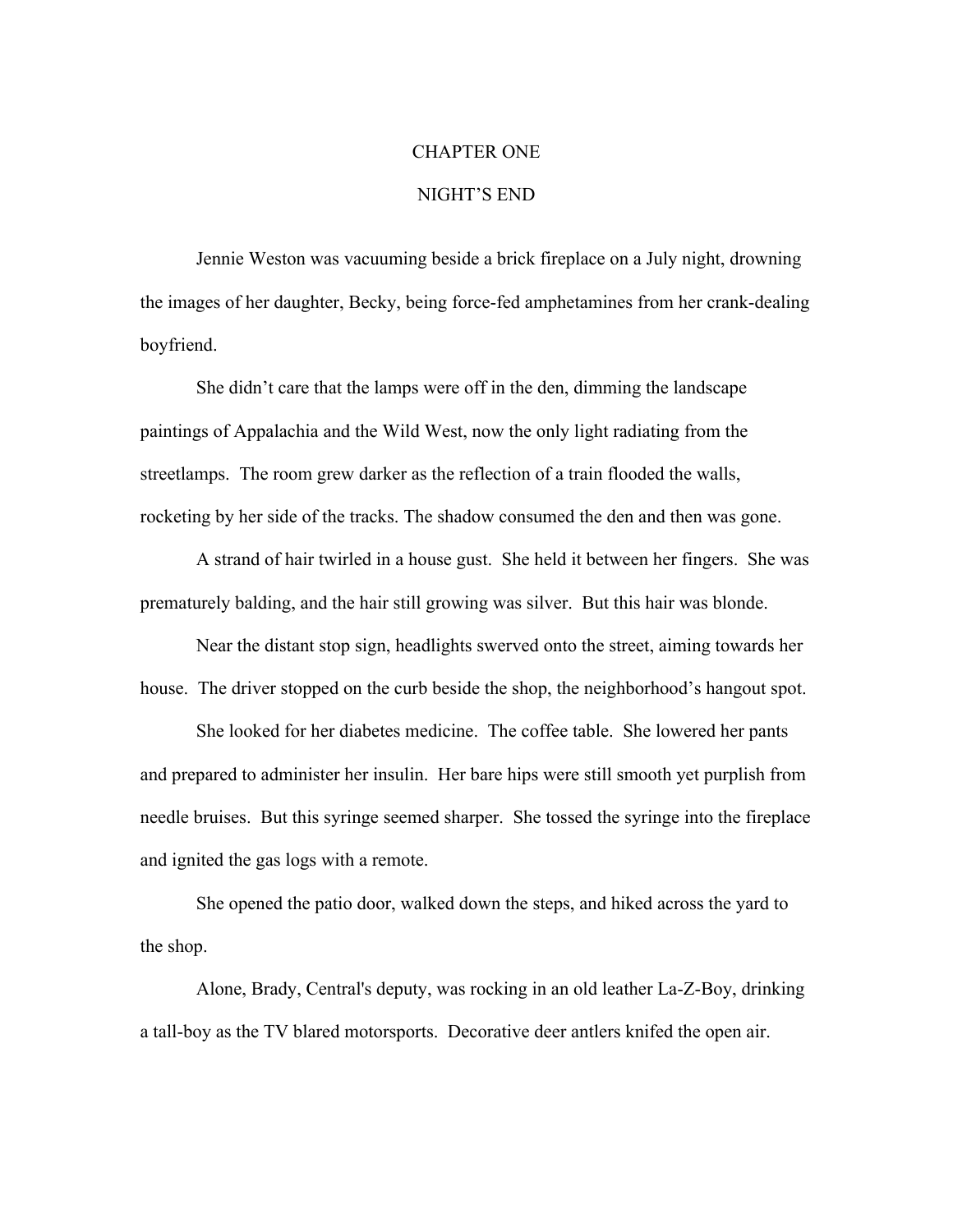Jennie's guitar leaned in the corner, tainted by spider webs. In his starched, navy uniform, Brady stared at his belly breathing up and down like a cartoon.

She thought he was handsome in a mannish way, with a sharp profile and determined eyes. She found them more attractive than her ex-husband's, Henry. Two months ago, Henry abandoned his family for a stripper, leaving Jennie penniless.

"What is it?" Brady said.

She reached in her pocket and pulled out the strand of hair and dangled it in the air. "I found this on the coffee table."

"Doesn't matter. You're beautiful—"

"It's Becky's hair. I've been vacuuming that damn house for two months since she's been gone, and I…I missed a fucking hair."

She stood in the doorframe and stared at her right leg. Her eighties jean shorts went just past the knee, her shins seemingly suffering from dull razor blades. She needed new flip-flops because every time she walked through the lawn she felt something like watery shit sliding between her toes. "Please turn that fucking TV and music off." Holding the hair as if she was planning to plug it into her scalp, she said, "You just get back from the boy's house?"

Brady opened another beer. Nodded. His pistol belt lay to his left on the wooden shop counter. The flashing red from his walkie-talkie insinuated crime in the outlying rebel-world ringing Central, but the device was silent as a dead dove.

"Where'd you spy from?" she said.

"The backyard."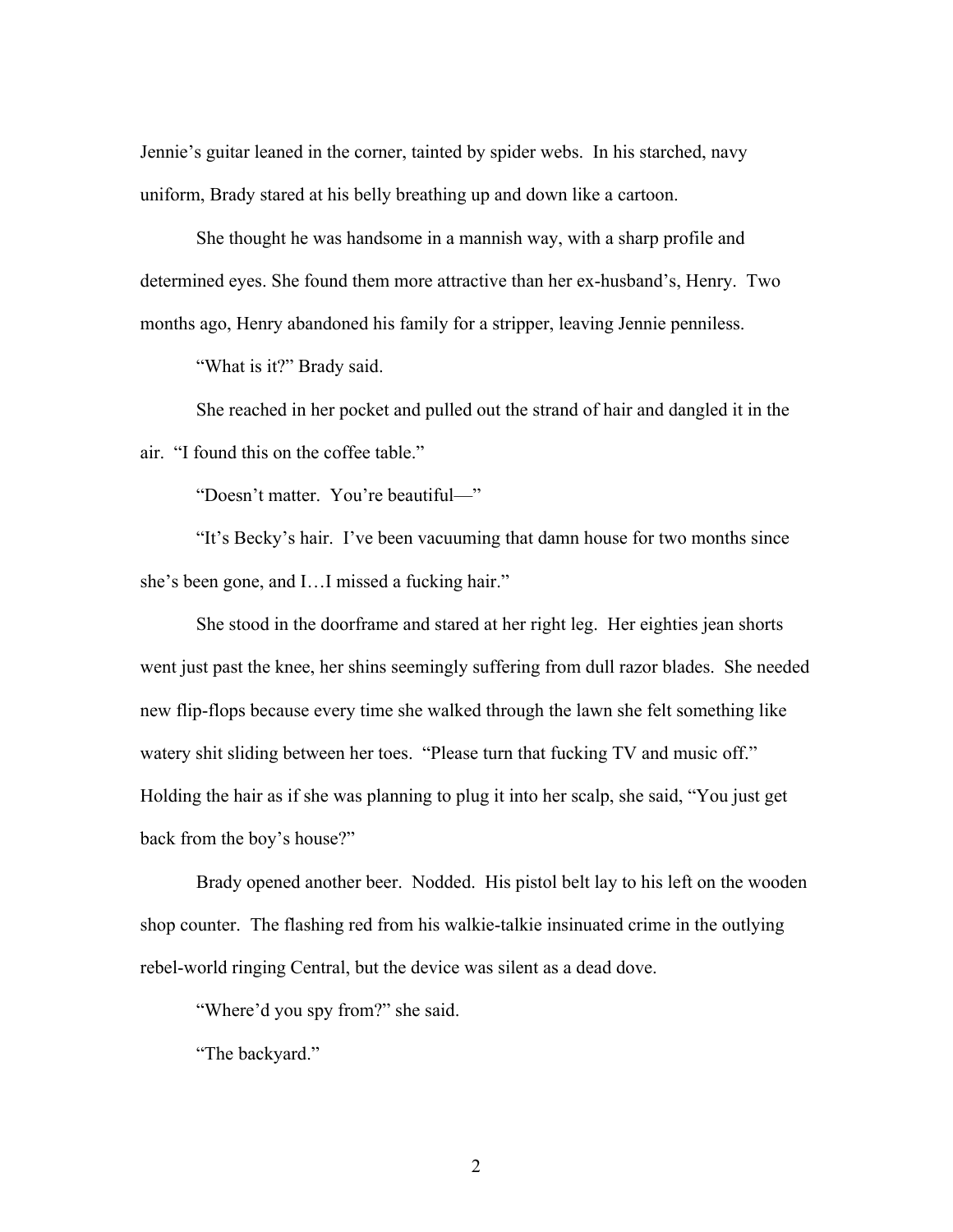"Was Becky there?"

"I heard moans."

"Moans?"

"I couldn't get close enough to hear words. I only saw their shadows."

"How did you know it was them?"

"I know what your daughter and Matt look like." This time, Brady didn't look at the TV but instead his heart.

"I don't want her with that boy anymore. Go there and take that little fucker to jail and bring my daughter home before he knocks her up."

"I'd have to take Becky to jail, too."

"Just make it so you don't have to."

"Jennie, listen to me…He's got a lot of guns. Saw them on his Facebook page. I can't go guns blazing like some movie. Doesn't work that way. Besides, no room in the prison for kids like him. He's not *pushing* it. In for a week, max. And you know Becky will go *right back* to Matt once he's out."

"For fuck's sake, it's all because of those boys," she said. "Her old chickenshit boyfriend blows himself away and now she's stuck with that dealer and she won't leave because of guilt. Simple psychology. I bet he knows how to egg her on, hit the right spots. 'I'll shoot myself,' I bet that's what he says."

She turned and looked across the lawn. About fifty yards in front a barren patch of garden ground sprawled, bordered by baby pear trees that looked like overgrown twigs gored into the soil.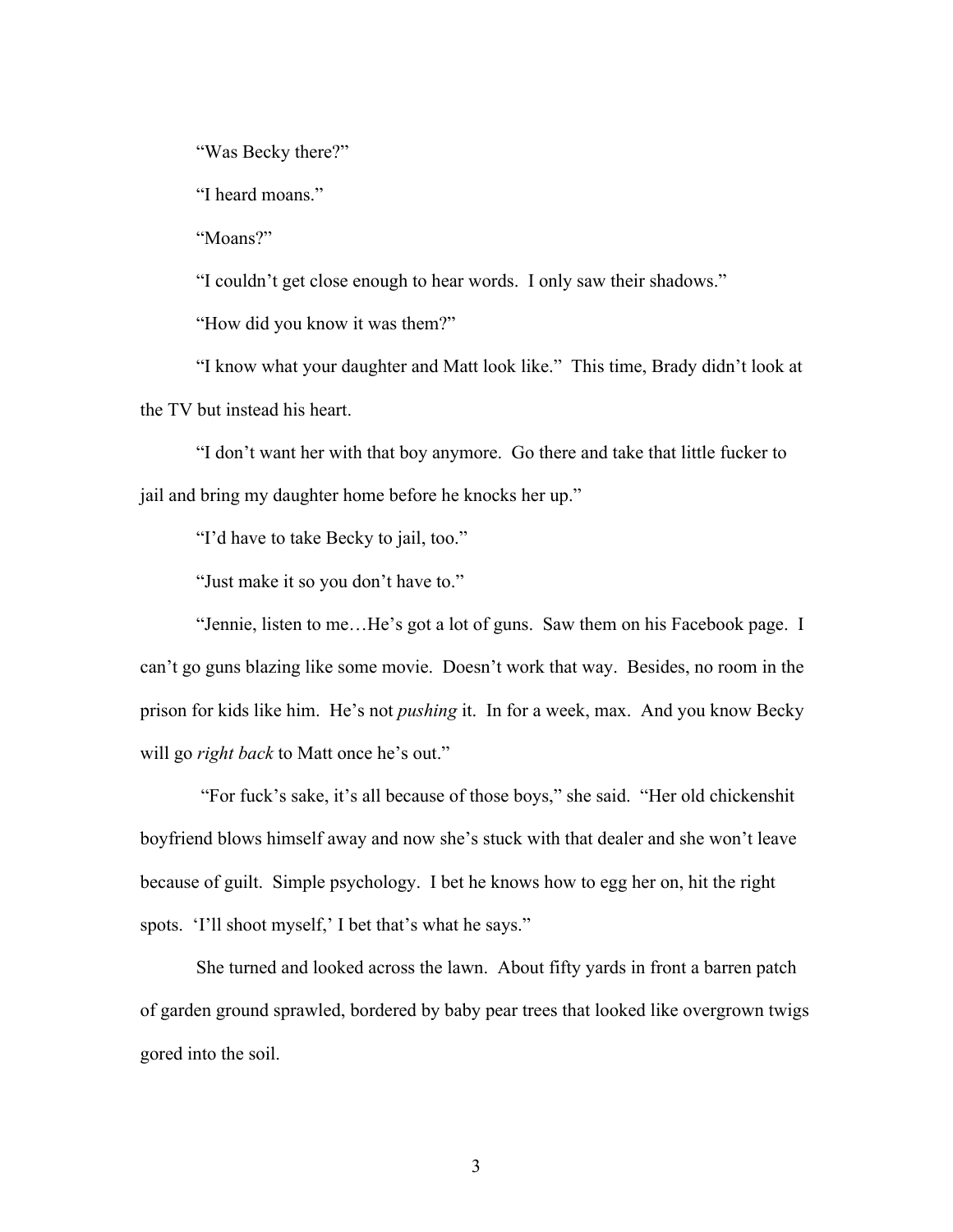"I'd be at Myrtle Beach right now with Becky," Jennie said. "With you and Henry. And now the only thing I do is worry myself sick that Matt will get her pregnant. She doesn't have her birth control pills. She left them in her room…but something is different."

"What?"

"She came back today. While I was napping. This hair is fresh—"

"These thoughts will make your leg hurt—"

"They're all I have left!" She rubbed her chin. Lowering her head, she said,

"Look me in the eyes: where do people think you are right now?"

"Fishing until dawn."

"You fish alone?"

"That's what I like to do."

"Are you supposed to be meeting the boys here tonight?"

"No. They're starting to feel bad about coming over and using the shop since Henry is gone."

"Henry's your brother, so they're welcome...but not tonight." Brady held his eyes on Jennie's head. You could nearly see her scalp.

"Brady, we're gonna go kill that fucker. We're gonna go kill his mother, too.

Let's…let's burn his home to the ground."

Brady rotated in the lazy rocker and stood. The leather sounded like a fart. He wrapped the pistol belt around his waist, sucked in his gut, leaving little love handles flopped over his belt like lab ears. Buckle snap. "We need a candle lighter."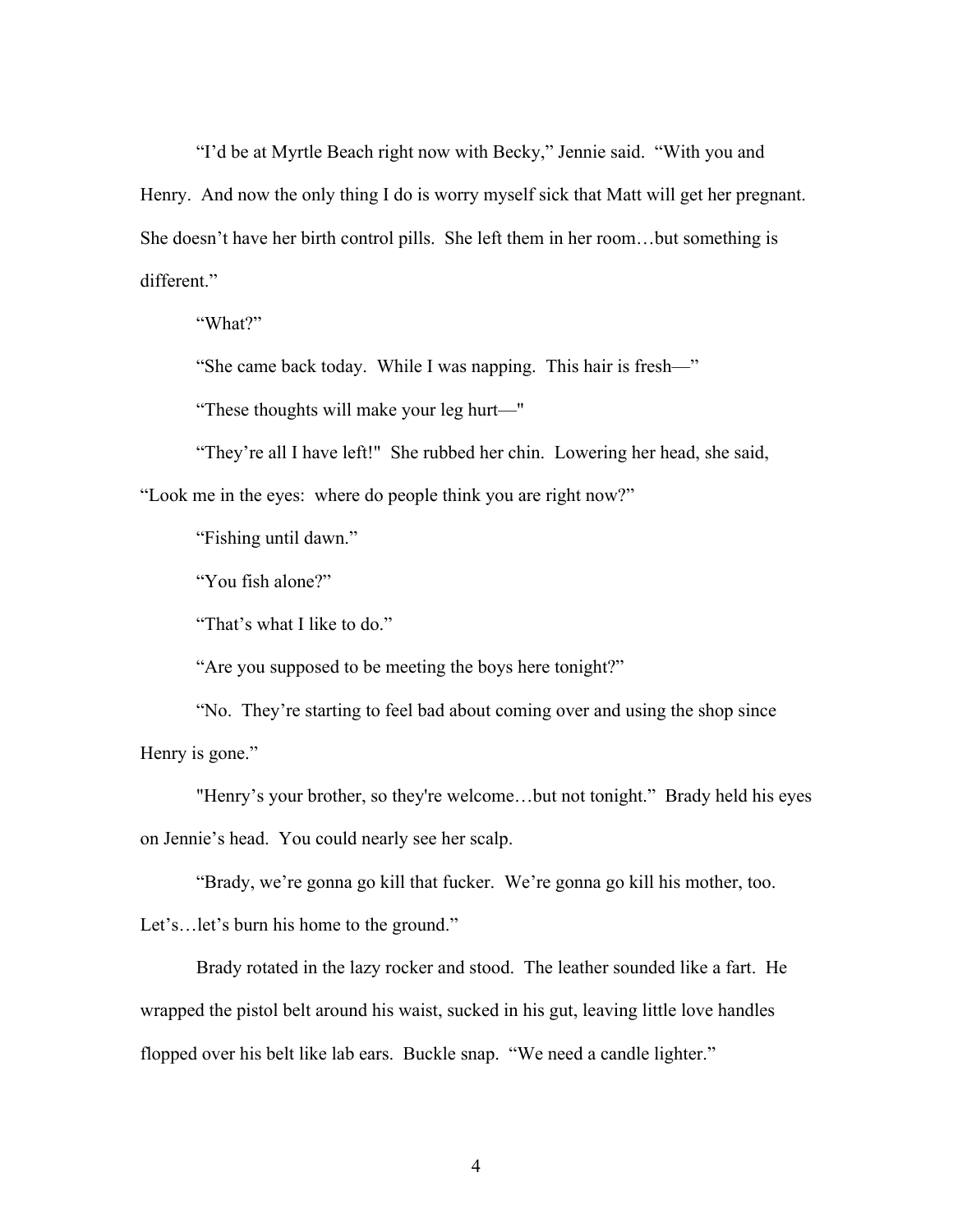Jennie started walking back up the hill to the sitting area near the patio. It had rained the day before. The wind ruffled her hair, disheveling her thinning bangs. She usually got angry when her bangs waved in the wind, but tonight she was energized as she saw her gathering area and patio porch just up the grassy knoll, nestled underneath maples and cedars with pillowed lawn chairs encircling a party fire. A sign read: "All is good under the cedars." She prided herself knowing she owned her house, a plantation mansion with crisp pillars, the oldest house in Central, surrounded by millhouses and new houses with cheap foundations and flimsy vinyl siding. She imagined back in the early 1800s when Central was still a farmland, free of the pines. Fuck it, she thought. Her ex did buy and rebuild the house, but it was hers now. She fell to her knees.

The Pain. When her blood sugar level lowered, it felt like someone was taking a small hammer and thumping her funny bone. Stress intensified The Pain. She went to the ground, knees and elbows buried in the slick grass. Sometimes she even heard noises, and sometimes she coughed a lot. Everyone hears noises sometimes, she thought, good and bad, and everyone coughs, sick or not.

Jennie knew that tonight was only beginning, but she couldn't stand. The image of Matt fucking her daughter while his degenerate mother watched courthouse dramas in the meth house den haunted Jennie. The mother didn't give a fuck; she probably took some sick pride from her son's conquests. Jennie puked. She wiped a chunk of ground beef off her lips.

\*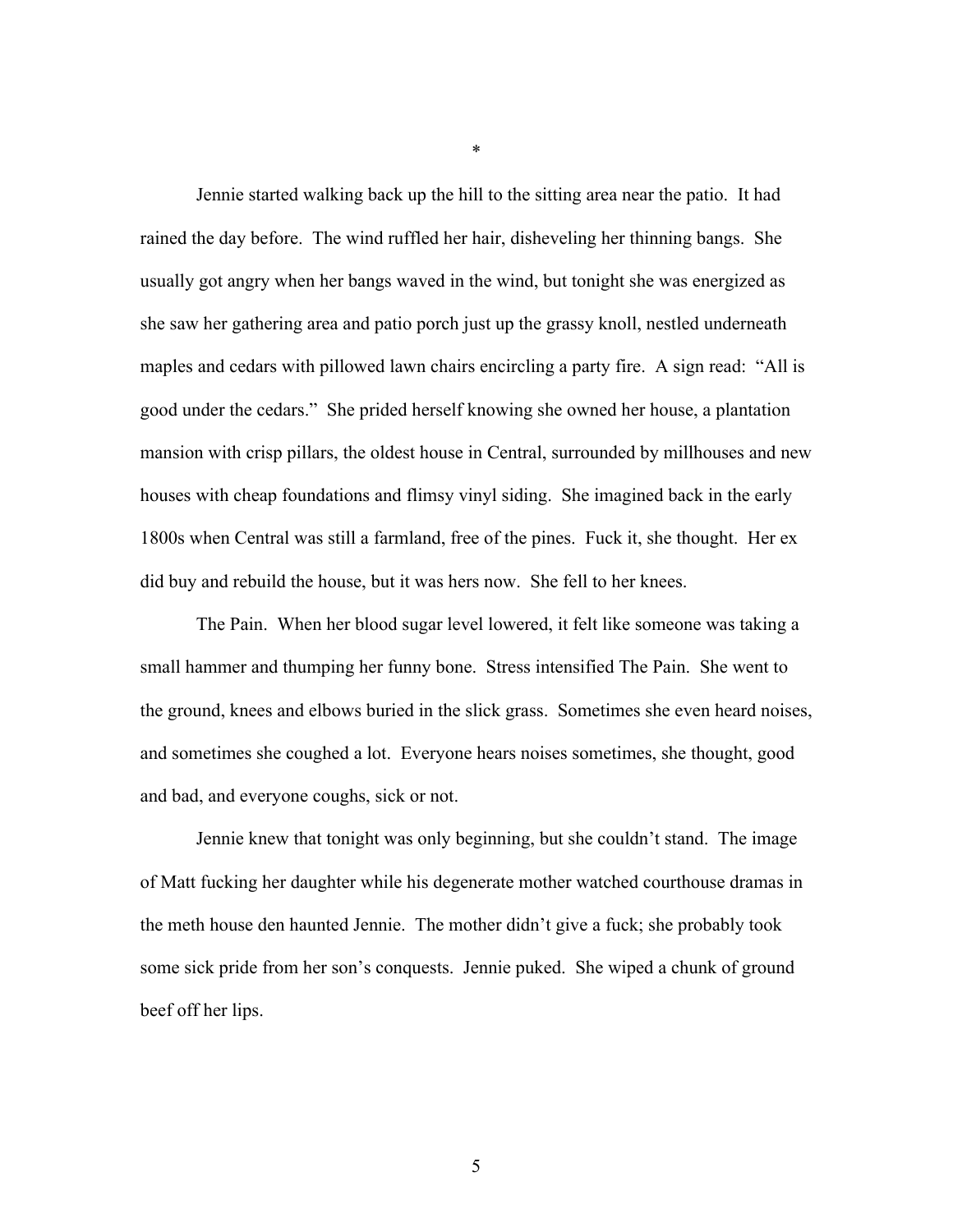Staring at the grass, she saw a shadow encircle her ground perimeter. Brady helped her up. "Why'd you stop?" he said.

"To wait for you." She put her right arm over his shoulder so she could limp through the door. "Wait in the den," she said.

"Why do you have the fire on?"

"I was cold."

"It's July."

"I was cold."

The loose hardwood floor shook under Jennie's steps. She hesitated beside her daughter's bedroom before walking up the stairs. An open note sat on her daughter's diary desk.

Pens with frilly ends and pink erasers and black ink rolled a little as Jennie approached the desk. A letter that Brady had written to Becky while Becky was in the institution. Jennie read the sentences: "You're an adult now, and you could be an example. You have been given an opportunity to help people with your story."

A veteran Army Ranger, Brady served in Mogadishu during the Black Hawk era. Once Jennie asked him if he had seen the movie *Black Hawk Down*.

"No," he said.

"Why?" Jennie said.

"Because I was there."

Now, he was becoming a big-time cop of Pickens County, South Carolina. He chose Central as his district because he liked stopping by his brother's house on evenings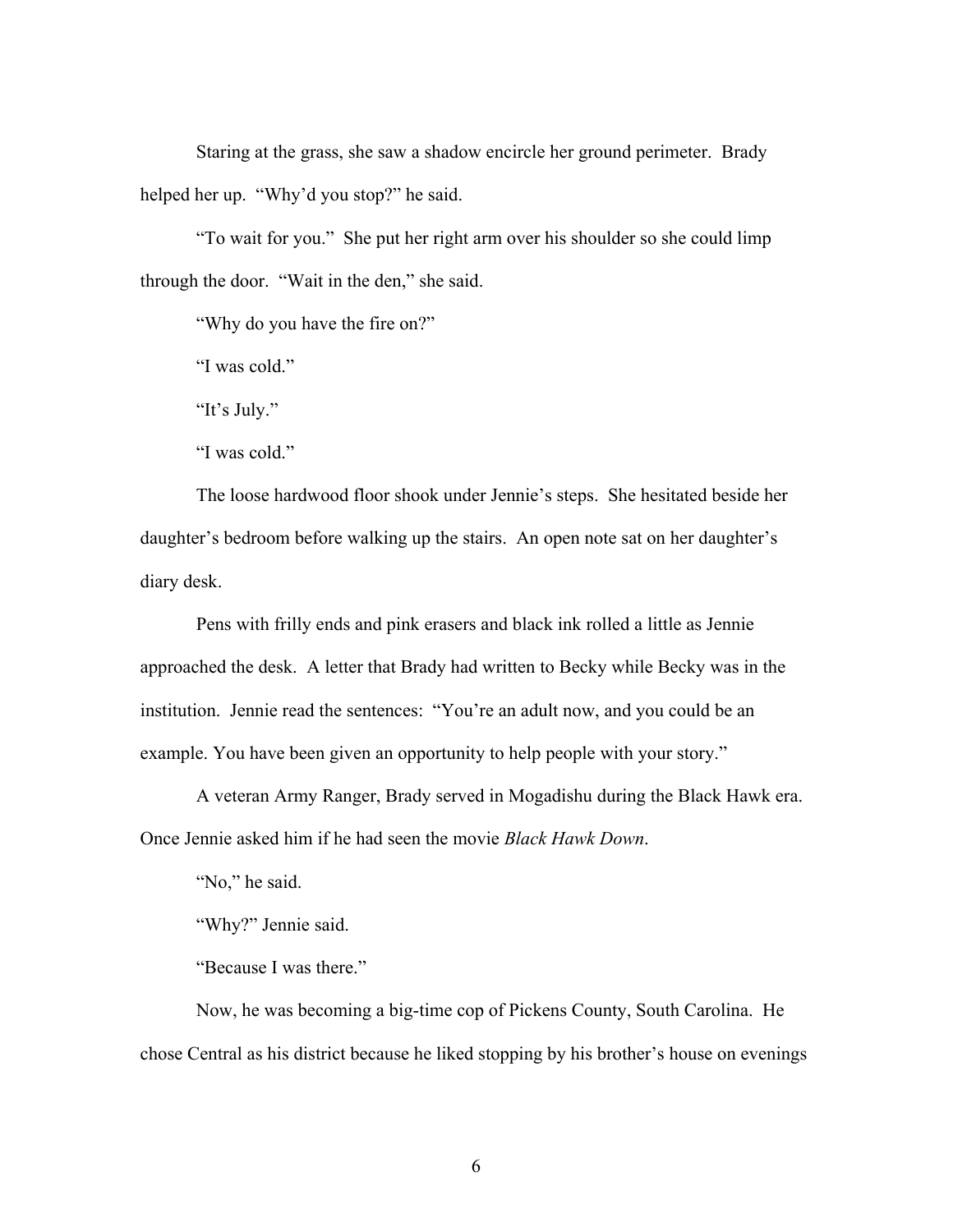while on shift. Jennie always offered him sweet-tea with strong caffeine for the long evenings of patrolling.

She held the letter to her stomach and bent the edges. Brady would do anything for his niece. Henry, on the other hand, would simply wallow in the corner and not do a damn thing. As the lead facilities director at Clemson University, the sole breadwinner of the family, it would seem logical for Henry to help his only child, his bloodline. But no. While Becky cried herself to sleep every night, Henry would party in the shop, downing dark whiskey, trading pistols with ex-shift mates in preparation for an economic apocalypse.

Jennie dreamed of killing her husband. She didn't want to have those feelings, but Henry hurt their daughter. Enough said. He even killed Becky's favorite pet on the evening he left two months ago. The family once had a bird, Chewy, a twenty-one year old cockatiel with pink cheeks. Becky was sitting on the fireplace beside Chewy's pinkish cage as she told her parents that she had been seeing the ghost of her exboyfriend who shot himself because she cheated on him at the beginning of their senior year at Daniel High School. While Becky talked, Chewy would get a little louder, whistling half-broken renditions of the *Andy Griffith Show* theme song. He tried listening to the story, but the bird's song – "that fucking racket!" – ticked him off something awful. He brushed his daughter out of the way and picked up that cage and shook it like he was trying to murder a three-year old. The bird bounced from one end of the cage to the other. Some seeds and feathers flew through the thin cell bars. The cries ended. He stopped shaking the cage and held it perpendicular in front of his belt. Chewy had fallen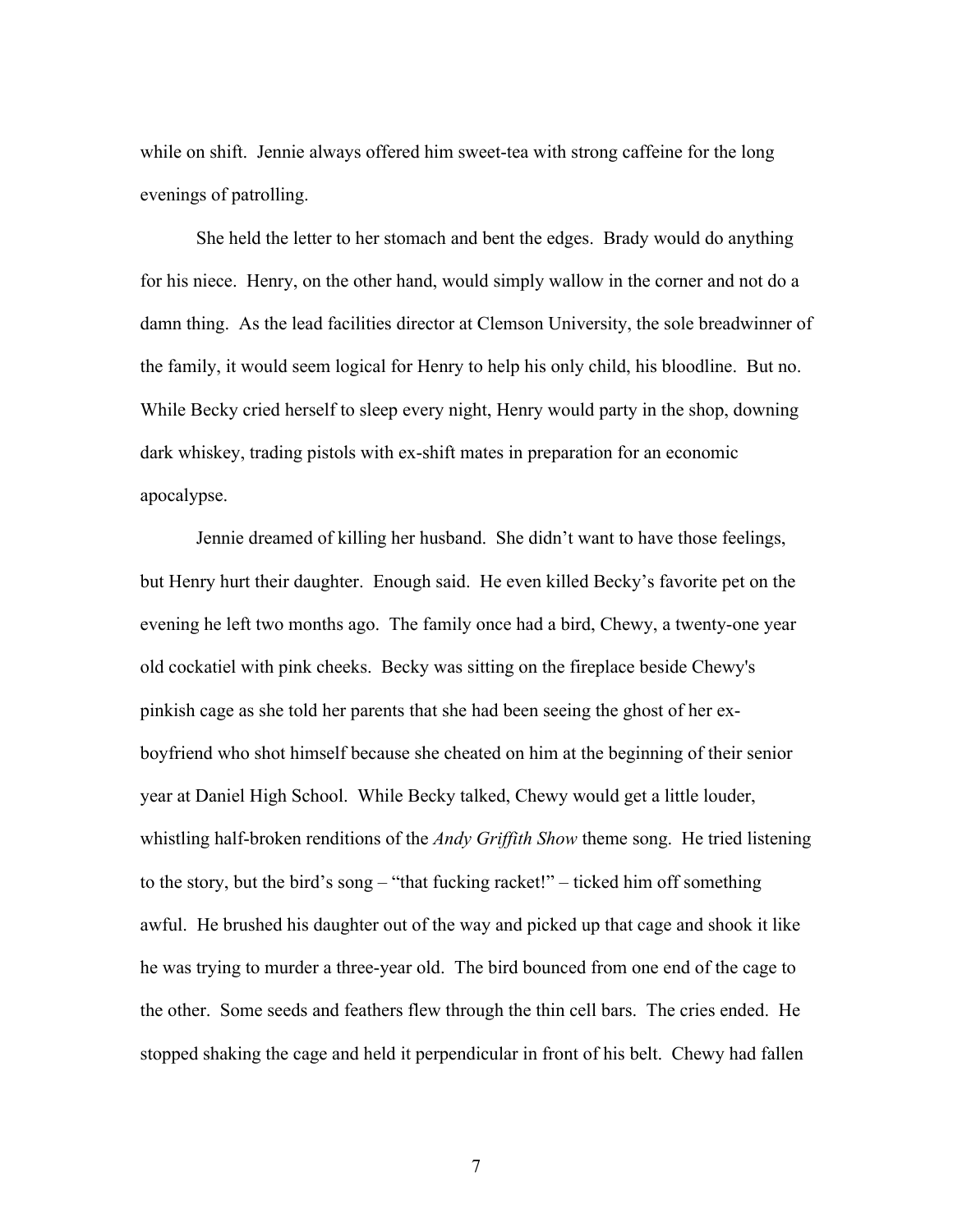to the bottom of the cage, his neck dangling at an odd angle. Henry stared at his hands, then his family. He packed a bag, mounted his Harley, and was gone. And then Becky said, "I'm going to get some Hibachi, I'll text you." Two months and still no text. Nothing.

"Hurry up," Brady said from the den.

The stairway rose like a cobra. She nearly fell backwards on the ascent.

She walked in her bedroom door and sat on the bed. On her nightstand, white candles at different heights with hardened wax towered above the alarm clock. The lighter was long and red and rotatable. She squeezed the black trigger. Thick flame. Blue at the base and then orange. She held the flame by some drapes, imagining Matt's house burning to the ground. Punched the nightstand. Knocked over a cup of lukewarm water. The mother and son would die.

Brady said, "What's that racket?"

Jennie gripped the rail as she walked down the stairs. She heard Brady say from the den, "It is cold."

Back outside, near the shop. The grass was green and would stay green in the winter. She stared at the left side of the barren garden. Chewy's tombstone along with roses were the tallest items. She had prayed over the grave every afternoon since her family left.

Then a gust intruded, loud.

"You didn't change out of your flip-flops?" Brady said. "Jennie…you hear me?" "You hear that?"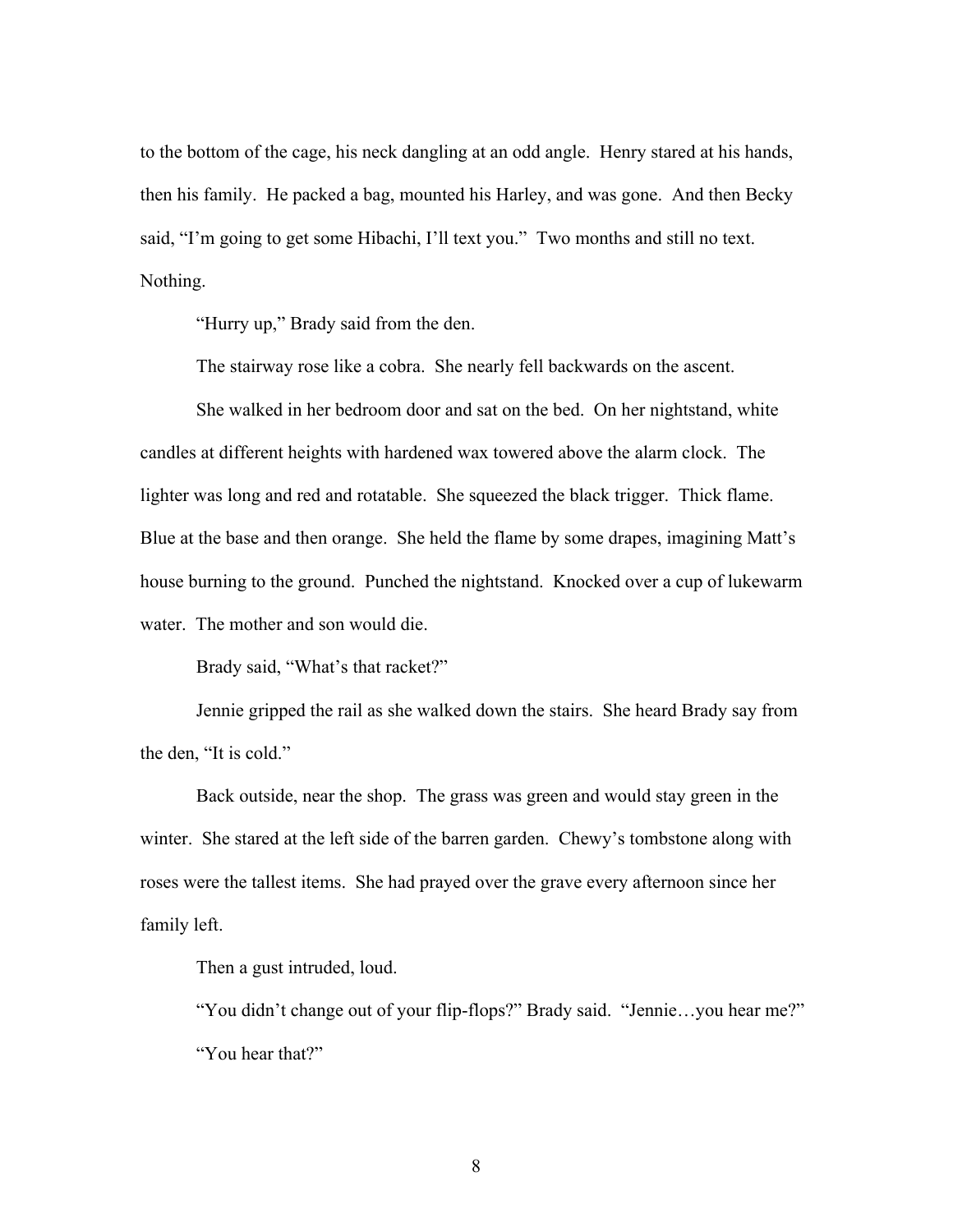"The wind?"

"No. I—I just thought I heard a—nevermind."

Approaching the squad car, she saw a blue bird shit on the hood of her car.

\*

Brady curved throughout the squared neighborhood streets. "Keep your head down and rest," he said. "And think."

She wanted to roll the window down and get some fresh air. She hadn't been out of the house in more than two weeks except to buy groceries at The Pantry. "About what?"

"Going to hell."

He stopped at a sign. "God will understand," she said. "Thank you,

Brady…Brady…I said thank you."

"Don't mention it."

"I feel like I have to say it."

"No, I mean, don't mention *this*."

The streets were deserted, the streetlights weak. The road rose so that a little league baseball field lay below them on their right, walled off by a chain link fence with vines winding through the holes. Most of the lights were off in the mill-home windows except for some upstairs bedrooms and the occasional den lit by a thin TV.

Watching the houses glide by, Jennie remembered her daughter playing with the neighborhood kids, enjoying dodgeball and pinecone wars. Tire swings still hung from oak limbs. The evolution of that wholesome Becky into having a cobra tattoo stamped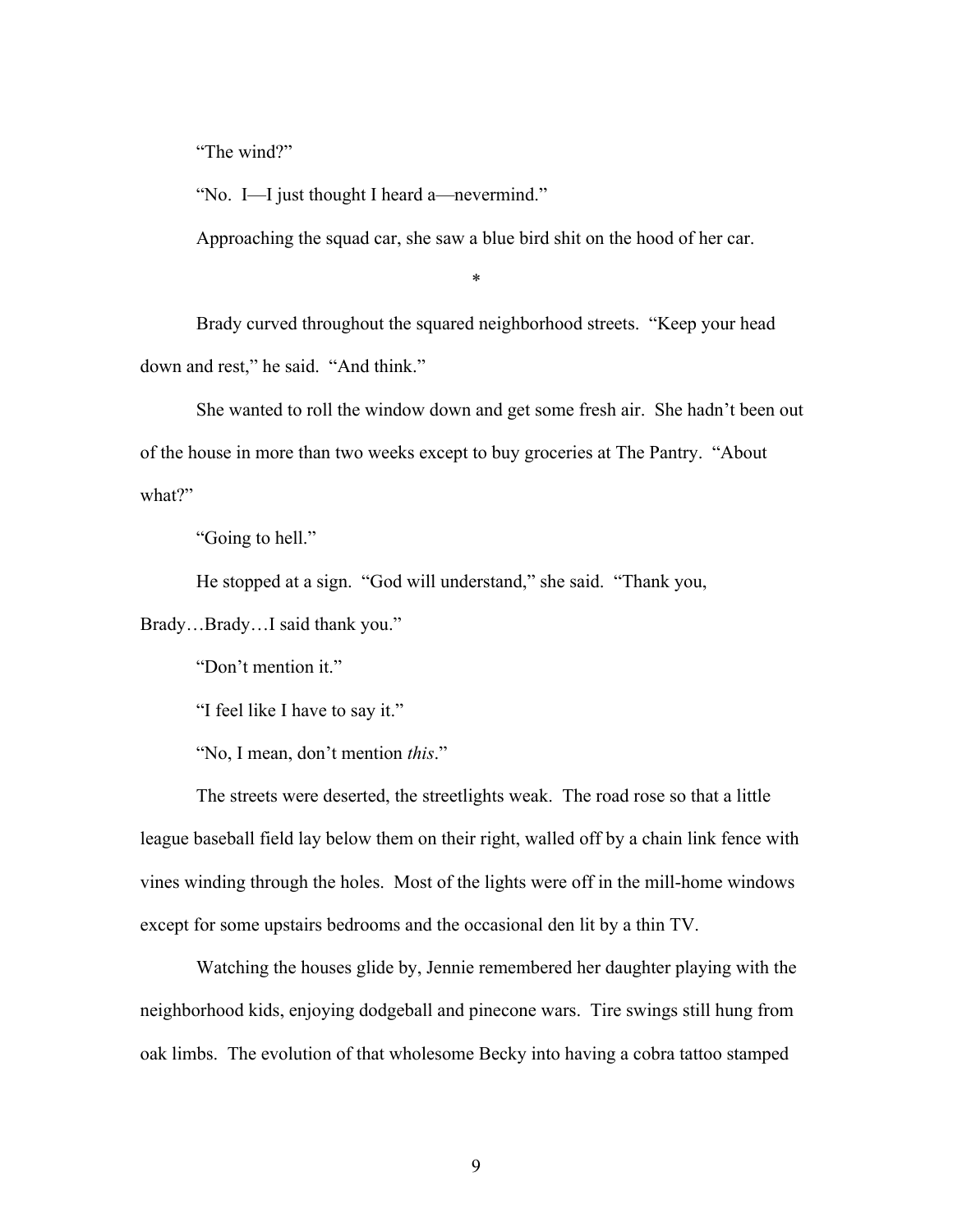above her ass-crack consumed Jennie. She recalled her daughter coming home and standing in the center of her room, naked, unable to shut the door because her dad had nailed the door to the wall.

"Why did you do that to yourself?" Jennie said that evening.

Becky smiled. "Highlights my ass."

"Those boys, they're gonna think you're a slut."

"That's the point, mother."

Now, Jennie squeezed the birth control bottle in her pocket, opening and closing the lid just loud enough for her to hear a snap.

They were two miles from the neighborhood when Brady said, "We have a

problem." He stirred Jennie. She leaned up. "Stay down," he said.

"What do you mean we have a problem?"

"Gas."

They stopped at a sign. A gas station that didn't accept debit cards at the pumps sat on the left.

"Didn't you notice this right when we left?" Jennie said.

"Yes."

"So you were just waiting to tell me."

"I don't think you realize what you're fucking with. Premeditated double homicide."

"We need gas."

"People could see me in there."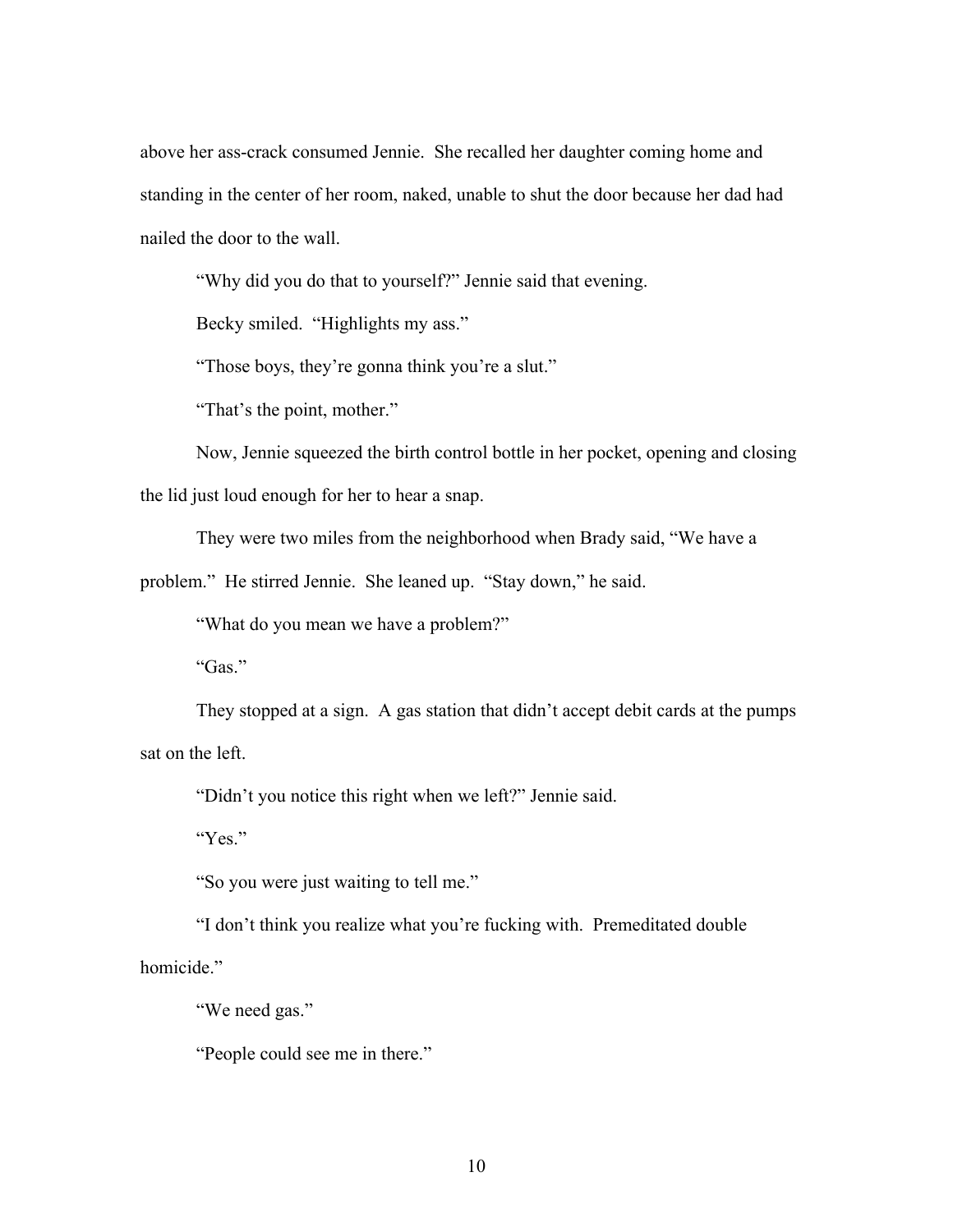"And people can see you stopped right here like an idiot, yet they still can't see *me*. That means they can't see *us.*"

"It's closed."

"You're a fucking cop. Make Andy open it." Jennie looked at the floorboard.

"You hurt?"

"I need to come clean. I made a mistake in the den."

"What mistake?"

"Before going to the shop I got mad and threw my last needle into the fireplace.

My leg is freezing up. Your aunt, she has an extra shot, doesn't she?"

"You want me to get one from my aunt?"

"She has an extra and I don't have one right now! After this. Let's hurry."

Brady pulled beside a pump. "How long has it been since you've slept?"

"Too long," she said.

"You know, it feels good to see you feisty again." He opened the center console and gripped a flask and took a slug. "You would have never killed someone, though."

"You don't have children," she said.

"None that I know of."

"So you don't know what you're fucking talking about," she said. "Brady, no one seems to stay with me. And I try *so* hard. I still make food for Henry's dumb friends most every night, but no one eats at the table. I feel like damaged goods. But," she trailed away, and then said, "if we kill the fucker, she'll come home. That's…that's enough for now."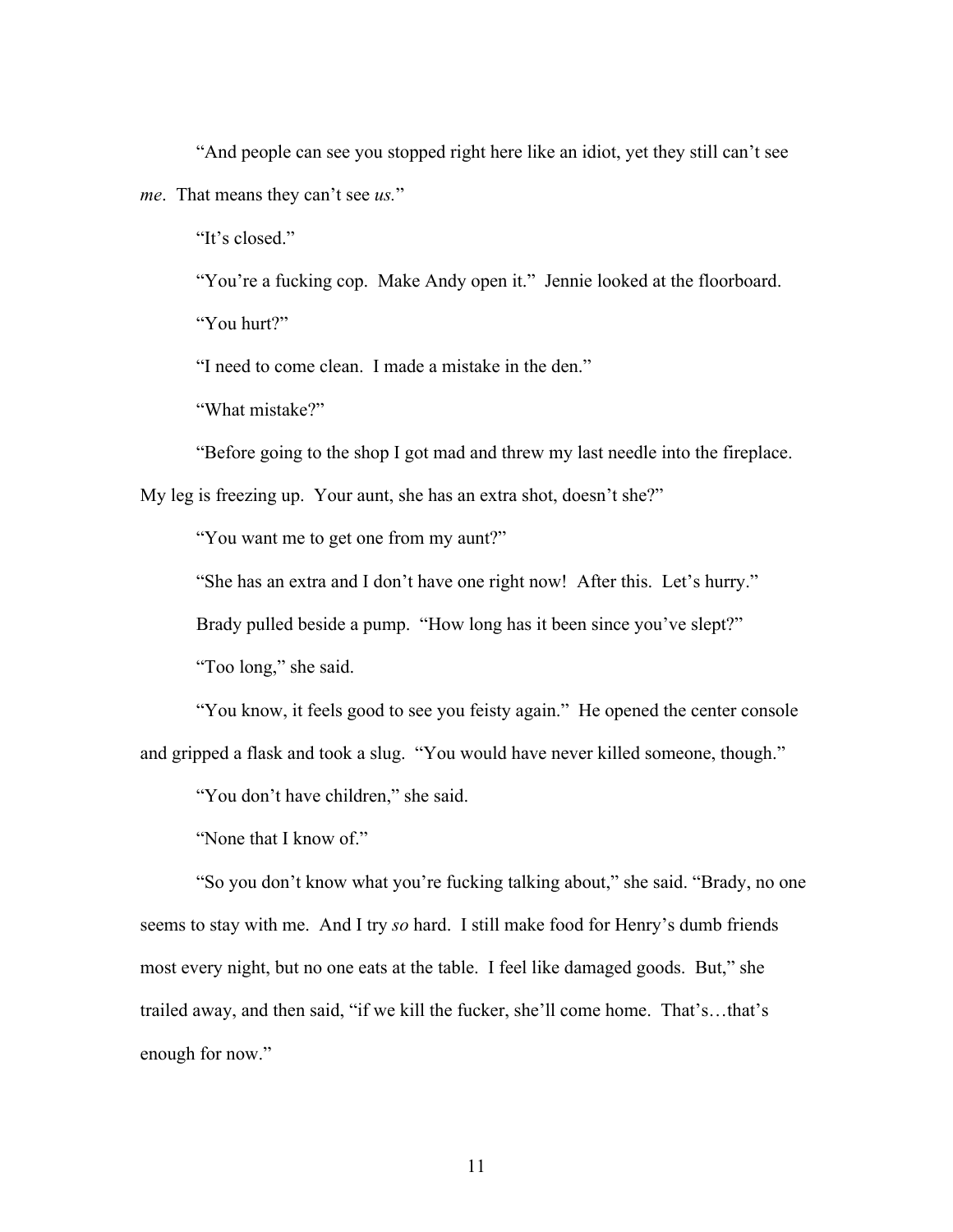The pumps were darkened, but inside The Pantry was bright enough to highlight a shopkeep with a comb-over sweeping under rows of Camel Lights and Newports. Brady motioned to open the door, but he hesitated. Static. "Officer Brady, we…"

"Stay down." He held the walkie-talkie to his left ear and said something, glancing right at Jennie all the while. "Roger that," Brady said and put the walkie-talkie back in its slot beside his berretta.

"Who was that?"

"My friend's cat died."

Brady smacked his cheeks and then squeezed the center console. Jennie rested her hand on his hand. He hesitated. Blushed. She lifted his hand and opened the console and gripped the cool flask.

Before shutting the door, Brady watched Jennie lean over the carpet like she was about to puke again. "What's in this?" she said.

"Shine." He shut the door.

She stared at the little specks of orange dirt on the floorboard. Her head hurt, but her leg hurt more. She took another swig from the flask. Burned. She tasted blood, attributing it to some hick with an open cut brewing the shine like a witch over a pot.

She squeezed her leg, trying to suffocate The Pain. She lifted her shoulders past the head rest so she could fully extend her leg. She saw Brady standing in the center of the parking lot, eyeing her through the tinted windows, his strong hair enduring the wind.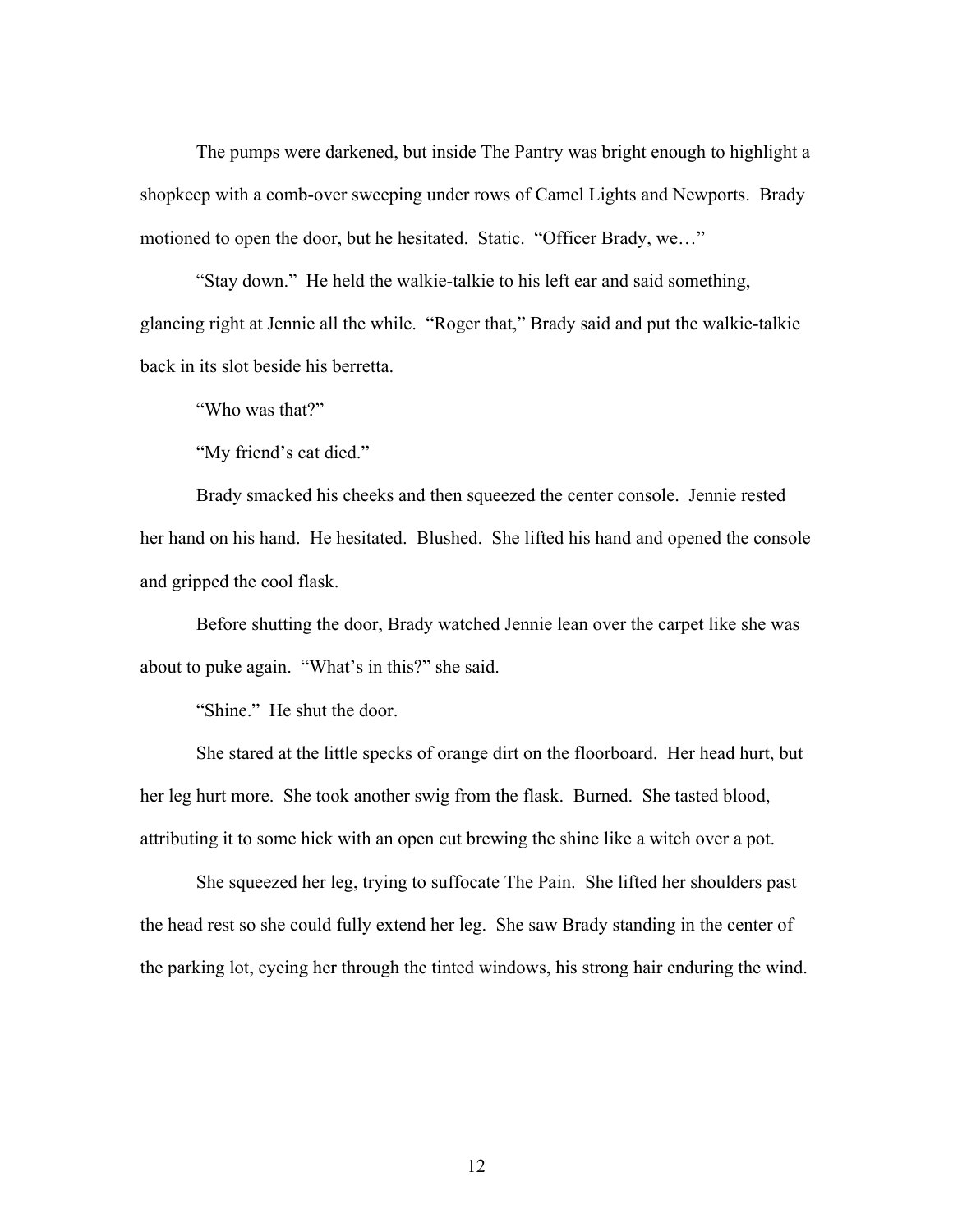She calmed and looked over the railroad tracks to where the Minnow Lounge sat, empty. On most nights, her old band, *The Sticks*, would be running the show. Brady entered the store, the lot now bare of sentient life except for insects.

One thing was certain, Jennie thought as she held the lighter in front of her eyes: she should have followed his advice and re-entered the world to be reminded that her friends still loved her. She was welcome to rejoin *The Sticks* and rage renditions of "Stairway to Heaven"

Then she heard the Harley. She couldn't describe it to Brady when he asked her what she had heard in the lawn. She could feel the motorcycle's engine as it pervaded the atmosphere of Central…

Lights swerved into the lot. She thought for a moment that they were from her husband's bike, but they came from Matt and his mother's car. She ducked and saw the Oldsmobile with an ugly green paint job park to the right of the store between an igloo ice dispenser and a rusty soda machine.

Matt got out and stretched his arms. His nose was twice the size of his chin and his balding scalp shined under the shop lights. Chain tattoos encircled his scrawny shins.

"He's going to get a pipe, the fucker," Jennie said. But instead Matt walked in front of his car and opened the passenger seat door. After tossing a cigarette into a puddle, he helped his mother out of the car. She put an arm over his shoulder and limped into the store. The mother had a bandage on her right leg like she was a war-survivor, but her shoulders seemed to be the real issue. Weak. Dejected.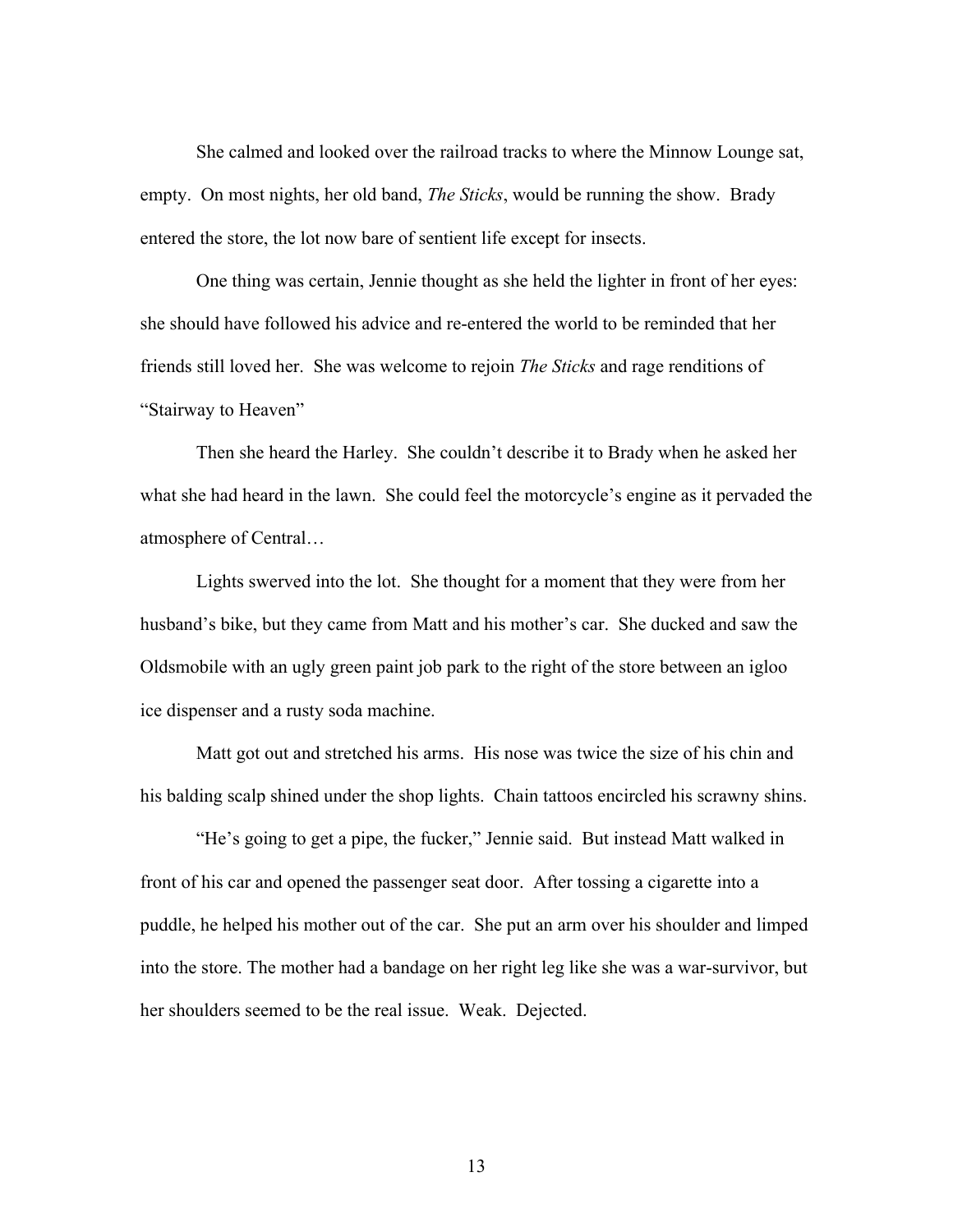Jennie sipped the shine, now hating the mother even more: the mother had a child who would carry her.

As Brady signaled for the shopkeep to turn on the gas for just a moment before counting down the register, Matt walked in front of the store window with his mother. Jennie saw Brady stutter-step. Matt and his mother began walking between the candy aisles. The mother would hold something in front of her face and hand it to Matt. He would inspect it and then put the item back.

Brady slid the change into his pocket. He said something to someone. He walked out the door, heading towards his car. Looking at the concrete, he opened the car door and flicked the fuel lever. Half-gallon. The car made a creak when he opened the door again and it was quiet when he shut it.

"What the fuck was that?" Jennie said.

Brady didn't latch his seatbelt. He drove out of the lot, headed further from Central. He said, "What did it look like?"

"Matt and his mother."

"What do you want to do?"

"We got no choice but to off em now."

"Or maybe that's a sign that we should turn back."

"Or maybe you should shut the fuck up. Did you say anything to them…Brady, what did you say?"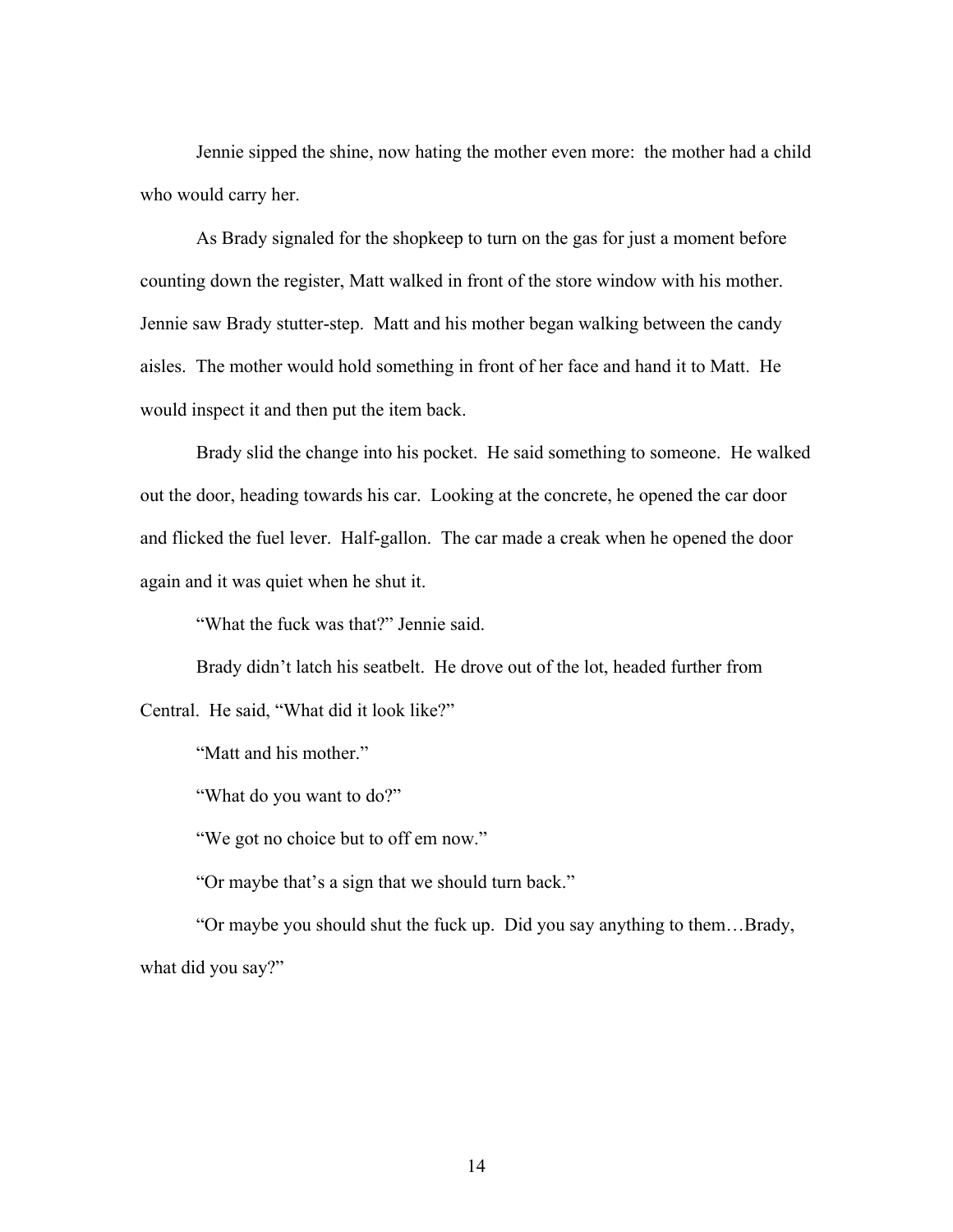"Half gallon on two." He took a right, now headed for the country with its brisk air, the beginning of hillbilly land where cousins porked each other and had premature births.

Jennie's energy level rose as she imagined her husband in leather jeans riding his Harley while the wind ruffled his beard. Brady was squeezing his temples. Swerving. "His mom looked like my mom," he said.

"What?"

"I never could take care of her. She died when I was overseas. That's what I

know. I only saw pictures. I didn't like the way her hair looked in those pictures." "Stay on the road," Jennie said.

"I got it…What makes you think Becky will come to you?"

"The hair."

Brady looked at Jennie toying with something in her pocket. "You brought the hair?"

"She's gonna come home."

"Alright. What are you going to do when you get to Matt's house?"

"Are you drilling me right now?"

"Yes, I am."

"I've figured it out," she said. "You're going to drop me off at the bottom of the

hill. I'll climb up through the woods—"

"Will your leg make it—"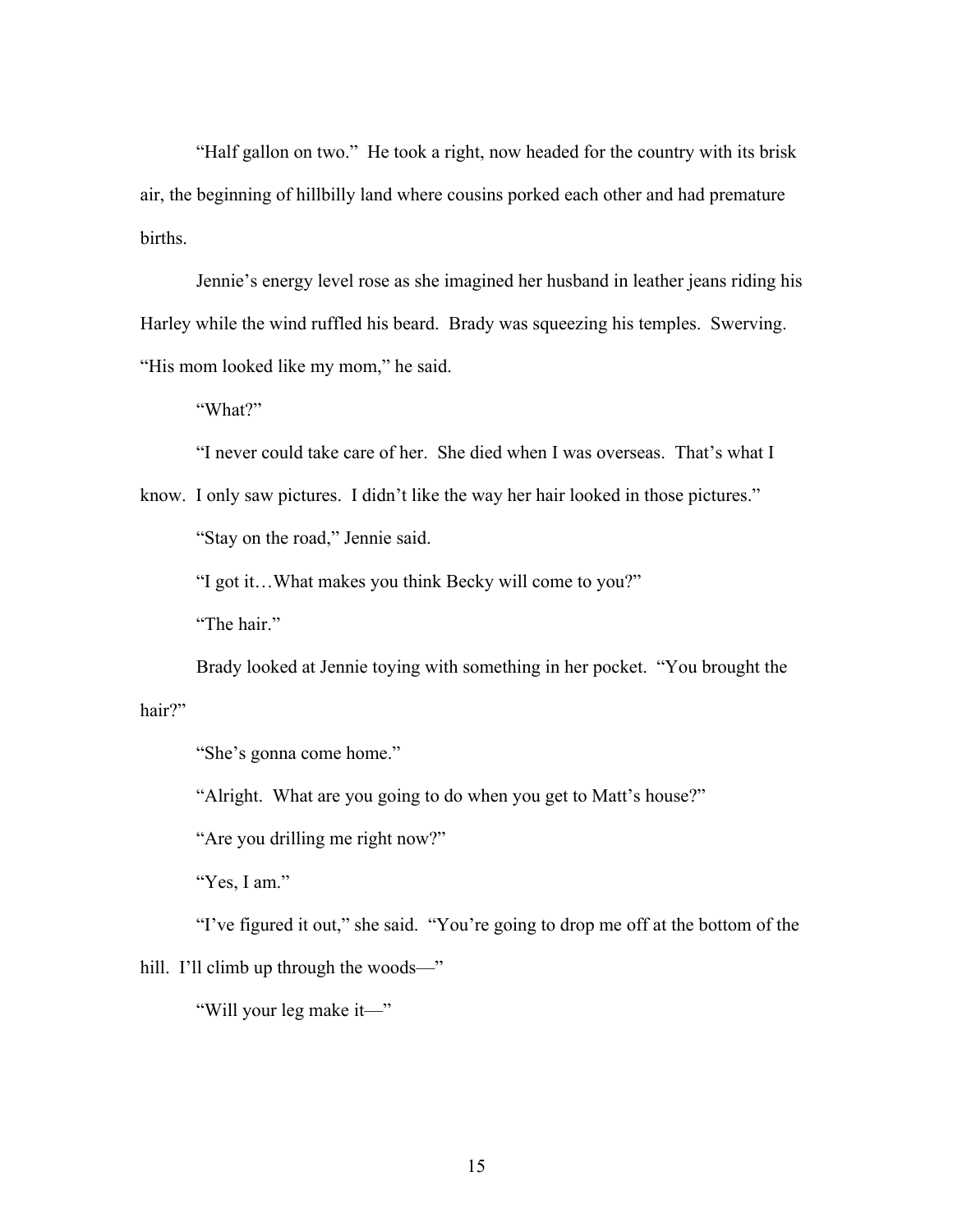"Meanwhile, you're gonna have to do whatever is necessary to get my daughter out of the house. Anything. Hopefully those assholes won't be home from the store. And if they put up a fight, kill them."

"Then what?"

She checked her pocket and grew afraid until she felt her phone. "Text me when you get her and then I'll make the move once the mother and son get home."

"Then what?"

"I'll burn the house to the ground."

"How will you get inside?"

"I'll figure it out."

"This isn't a game," he said.

"You're not bellying up on me, are you?"

"No. I just didn't like seeing that woman…or her son either."

"Why?"

"I can't explain it." She rolled down the window and spit. Shutting the window, she wiped her lips. Ripe blood striped her index finger.

Solid country except for a streak of electrical wires cut this world. Solitary

\*

houses spotted the hay that would wave in the day and sparkle in the night, a sea of stalks

churning in the wind. The Blue Ridge Mountains undulated into eternity.

Jennie's belly rumbled. Brady heard it and grinned.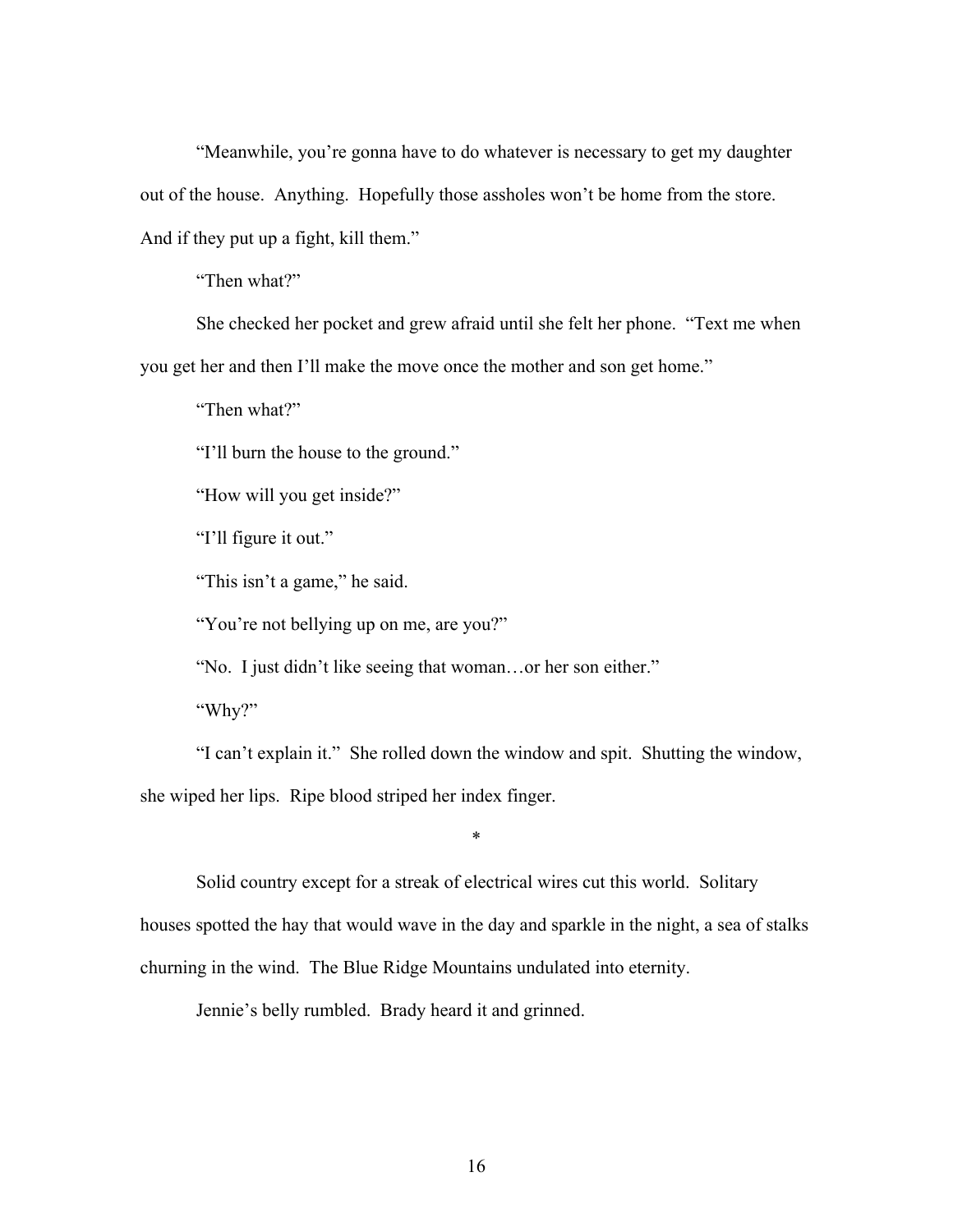She examined her belly. It was growing fatter because of the half-tubs of ice cream she wolfed at ten every night. It also reminded her of when she aborted a baby as a teenager before she got out of the drug house.

She held the birth control pill bottle in front of her lap. Brady looked at her again, but this time he didn't laugh. Then he slowed.

Matt's driveway approached them on the left, a lone gravel road shrouded by tall pineland rising up a hill. Beyond the crest was Matt's front lawn, the highest point in Central, overlooking the town like a lighthouse. In the lawn, bonfire smoke swirled, a peaceful tornado in the breeze. Fresh fire = fresh meth.

He drove about a hundred yards past the house until a side-road jutted into the woods. He turned into the wide trail and made it forty yards before it dead-ended. In front, a steep hill rose, and if ascended, you would be in Matt's backyard. Hand on his weapon, he looked in the rearview mirror. Even though he could see passing cars, the drivers couldn't see him.

Brady drove slow enough to hear twigs snap. Stopped. He said, "This isn't right."

"Stop thinking about your mom."

"This ain't natural. That boy is trying to help his momma. I don't know what it is but she's got some disease. Involves eating and her bones. Apparently her damn bones break with just a touch."

"You're the one who's killed people and now you're afraid to kill people that deserve it. Brady, his mom listens to his son fuck my daughter."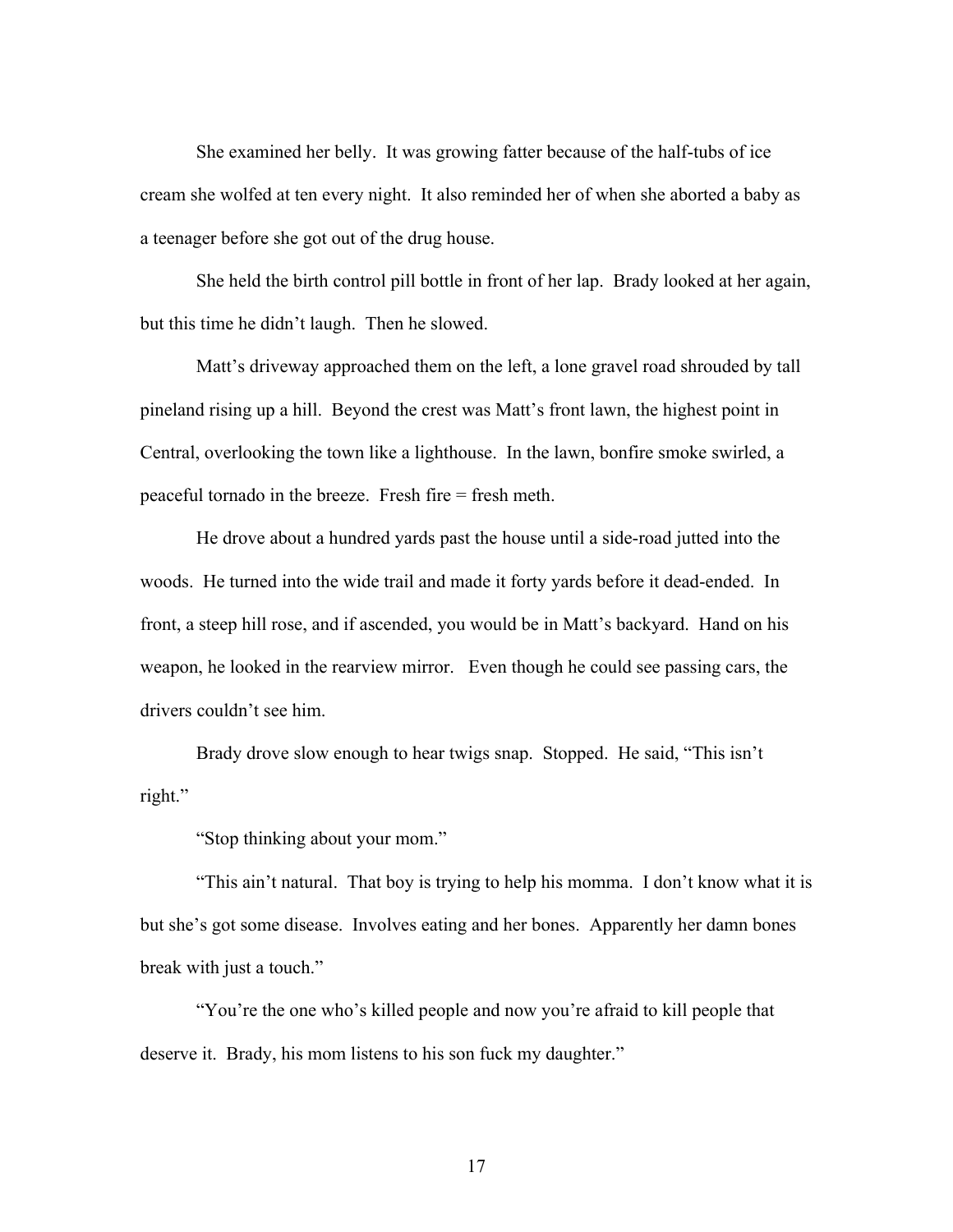"You don't understand what it means to kill. You've never taken someone's

life." Brady coughed as he leaned back in his seat. He pulled back his sleeves. "I had to kill a kid overseas who had a suicide bomb strapped to his chest. He pulled the string and it didn't blow. You see my hand? That scar? That's where he stabbed me. I shot him in the head. My stomach is heavy, but I can still breathe." He hesitated. "Not after this."

"Well I'm not afraid to look God in the eye and say what needs to be done," she said. "Shit!" She grabbed her right calf. "Mother fucker."

"What?"

"I can't move it."

"Your leg?"

"Shit…Wait…" she coughed again. She leaned up. "I can."

"That's blood running down your lip," he said. She slid her hand over her chin and saw syrupy blood.

"I'm through with this," he said. "Something is wrong with you. More than diabetes. You've been sick the past couple of months. I've noticed it. And now it's damn showing. We need to get you to a hospital!"

"I'm fine."

"What do you mean you're fucking fine! You're spitting blood. That's what happens before people die—"

"I'm fine, damn it," she said, cackling.

"Why are you laughing so hard?"

"I can't help it. I'm…I'm just happy!"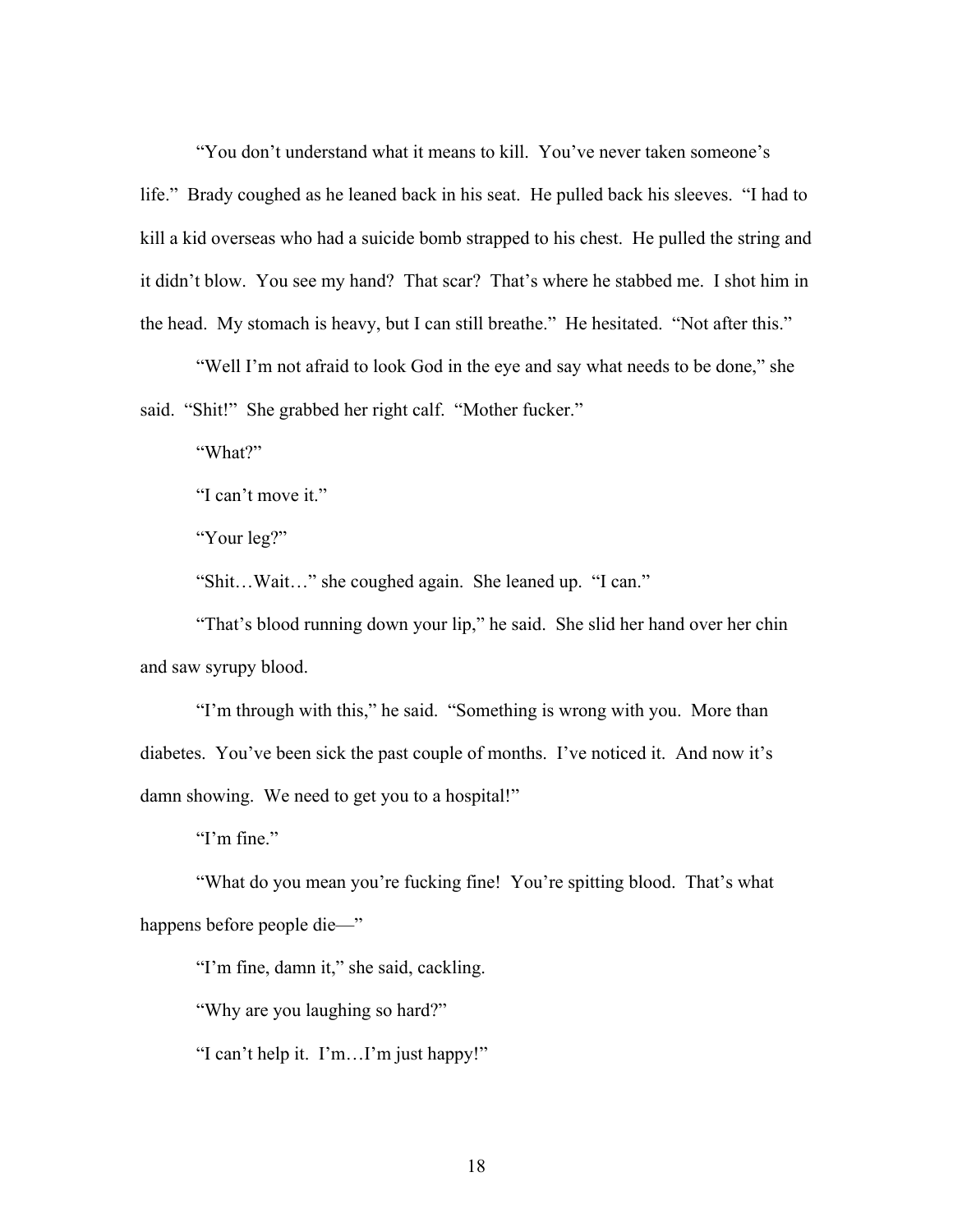"What are you laughing at?"

"The motorcycle! Don't you hear it?"

"No."

"You have to! I know it!"

"You're scaring me."

"I haven't been excited in two months!"

"Even when I'm at your house?"

"That's not what I mean. I know what this Harley sounds like! Your brother-inlaw is back in town! We're going to have a family again!" She rested against Brady's right side and held his hand: "Come be Henry's brother again."

Brady grabbed the flask and tried to take a sip but Jennie had drunk it all."I will not do this," he said. "I can't go any longer."

"You're a cop! I *need* you to *carry* me."

"Jennie…I love you," he said. "I loved you the day you met and fell in love with my brother, and I've hated myself ever since. I enlisted for you."

"Let's talk about this later—"

"You want me to put my life on the line, and I've listened to you for the past two months every night when I give you the shot. It's *my* turn to talk. For the past months I've been over, I would drive around your neighborhood at night after I left. One time I parked beside your house and listened to the rain." Silence. "Would you marry me?"

"I have Henry."

"He's gone, Jennie. He really is, and you need to be happy."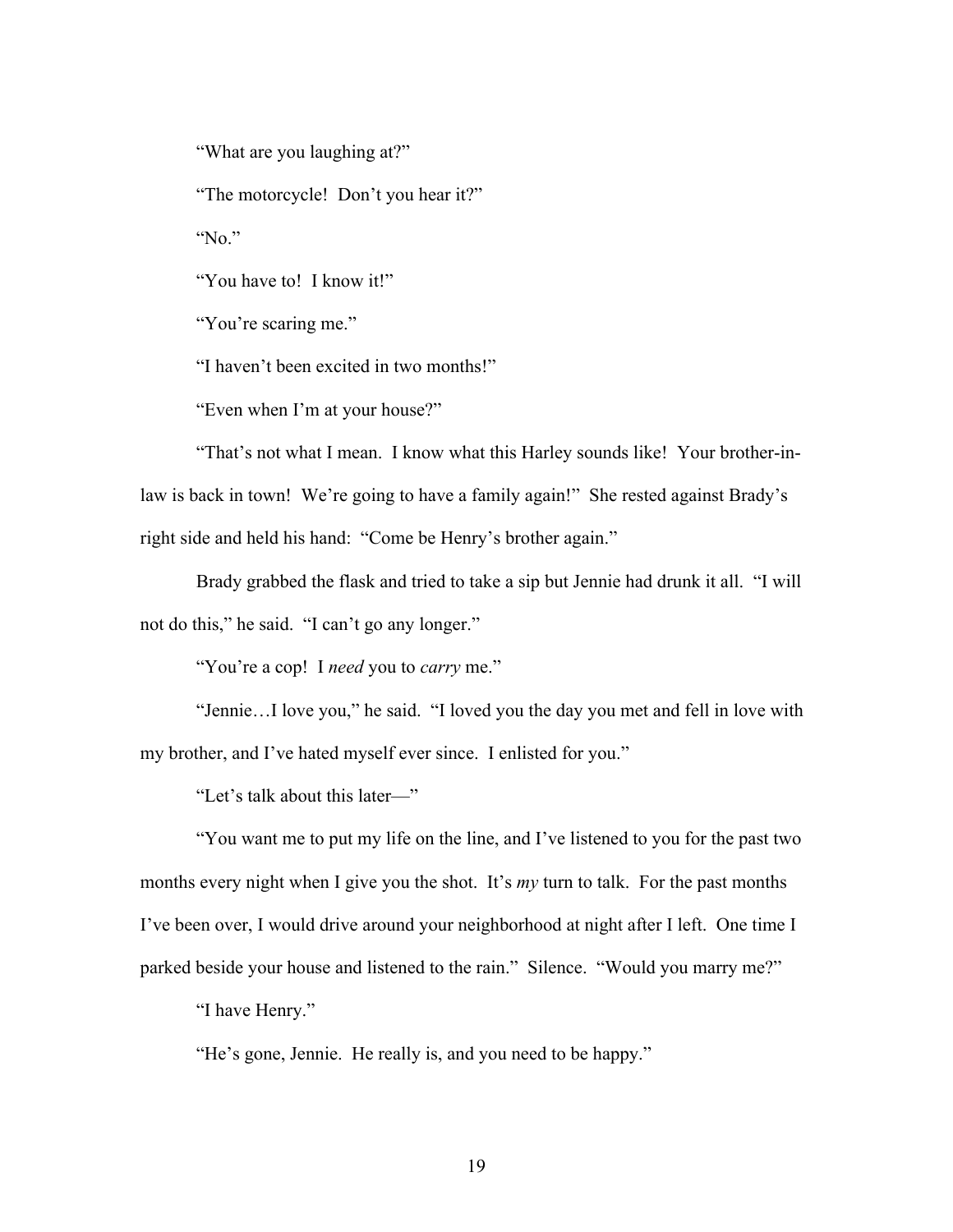"Unlike you, I don't stop loving people."

"You mean to tell me that you have no feelings for me whatsoever? Is it because I'm fat? Listen, I can lose weight. You saw those pictures of me. I'm not even forty yet. I could get us out of this town. We'll…we'll go anywhere. Alaska. Oregon. Puerto Rico—"

"What would I do there for money?"

"I'd take care of us until you find something you like. They'd hire me in a second."

"Why do you even like me?"

"Look, love isn't hard to explain."

"I'm a fucking cripple, and I'm *old*."

"Well…so, no it is, then. Ain't that a thing. *But,*" he wagged his finger, "you

*used* me. You let me pay the bills. I see this now, this big picture."

"You should be ashamed of yourself."

"You're going to kill a kid and his mother and you're lecturing me about shame?" "You should be ashamed."

"What do you keep hearing! Stop smiling and laughing. You're mocking me! Focus on me, please…I could get us out of here, don't you understand that? To a clean town. To a place where Becky doesn't know anyone. Where she can't get into trouble. Don't you understand that?"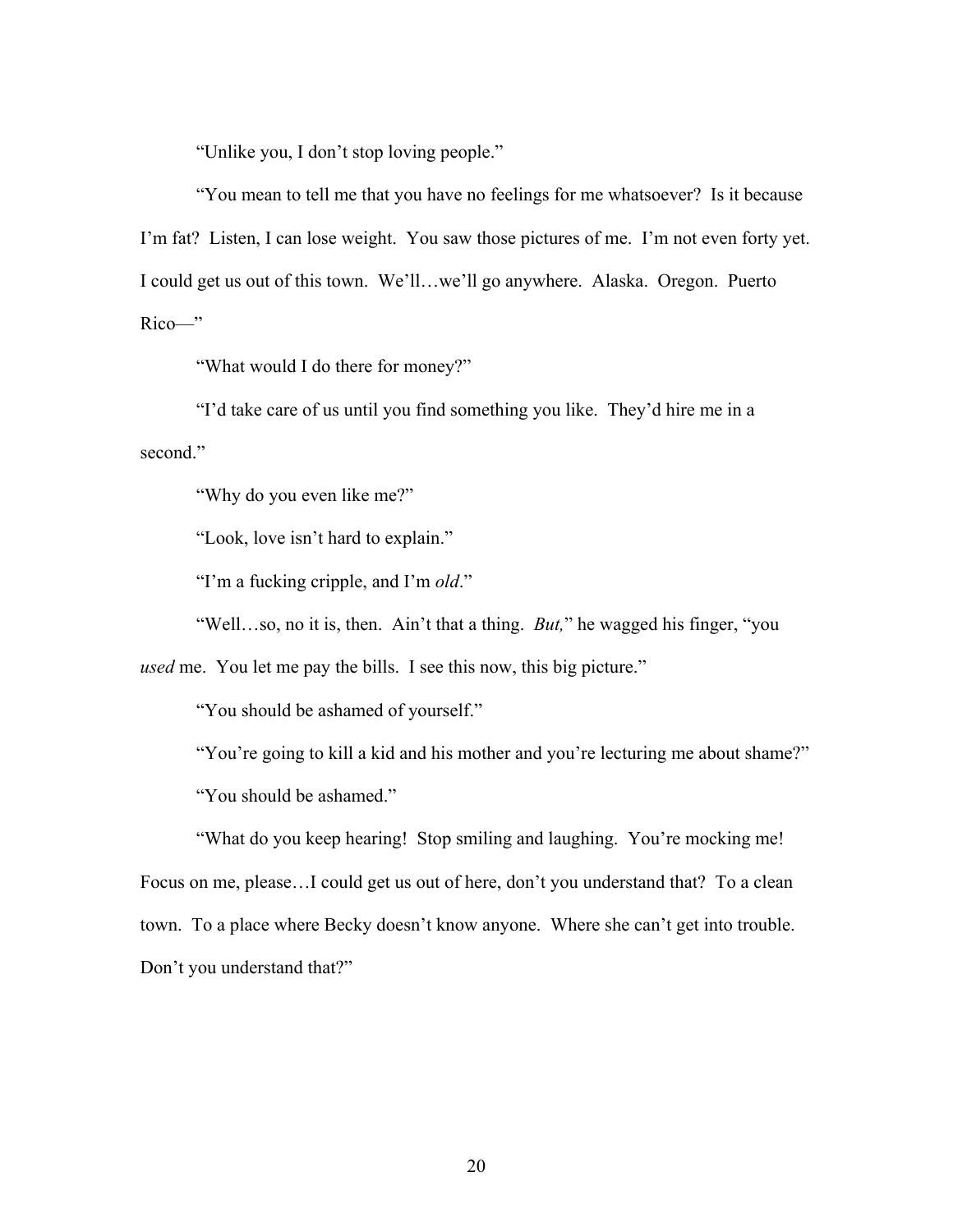"But I like it here," she said. "I like being the lead singer of *The Sticks.* Everyone knows me. Henry loves it when I sing. How will Henry know where to come get me? And she'll come back home if you're home."

"How do you know?"

Jennie took the letter out of her pocket. "Because she came back to read the note you gave her."

She gave the note to Brady. He set it on his lap and pinched the note's edges.

"Brady…we're not lovers. She and I love you—"

"But not the way I want *you* to love me. I want you to think that I'm Becky's *father*."

"I need you to carry me. Now."

"No."

"Fair enough. But…I need my shot. I'll do this on my own, but please get me my shot, or I'm—"

"How about you let me get you to the hospital."

"You're worthless."

"Get the fuck out of my car."

"So that's it? No more helping your niece?"

"I said 'get the fuck out of my car.'"

Jennie grabbed her right leg and swung it out the door and stood like a hobo. "I'll rebuild my family," she said. "By my Goddamn self. Go catch those fucking fish, asshole."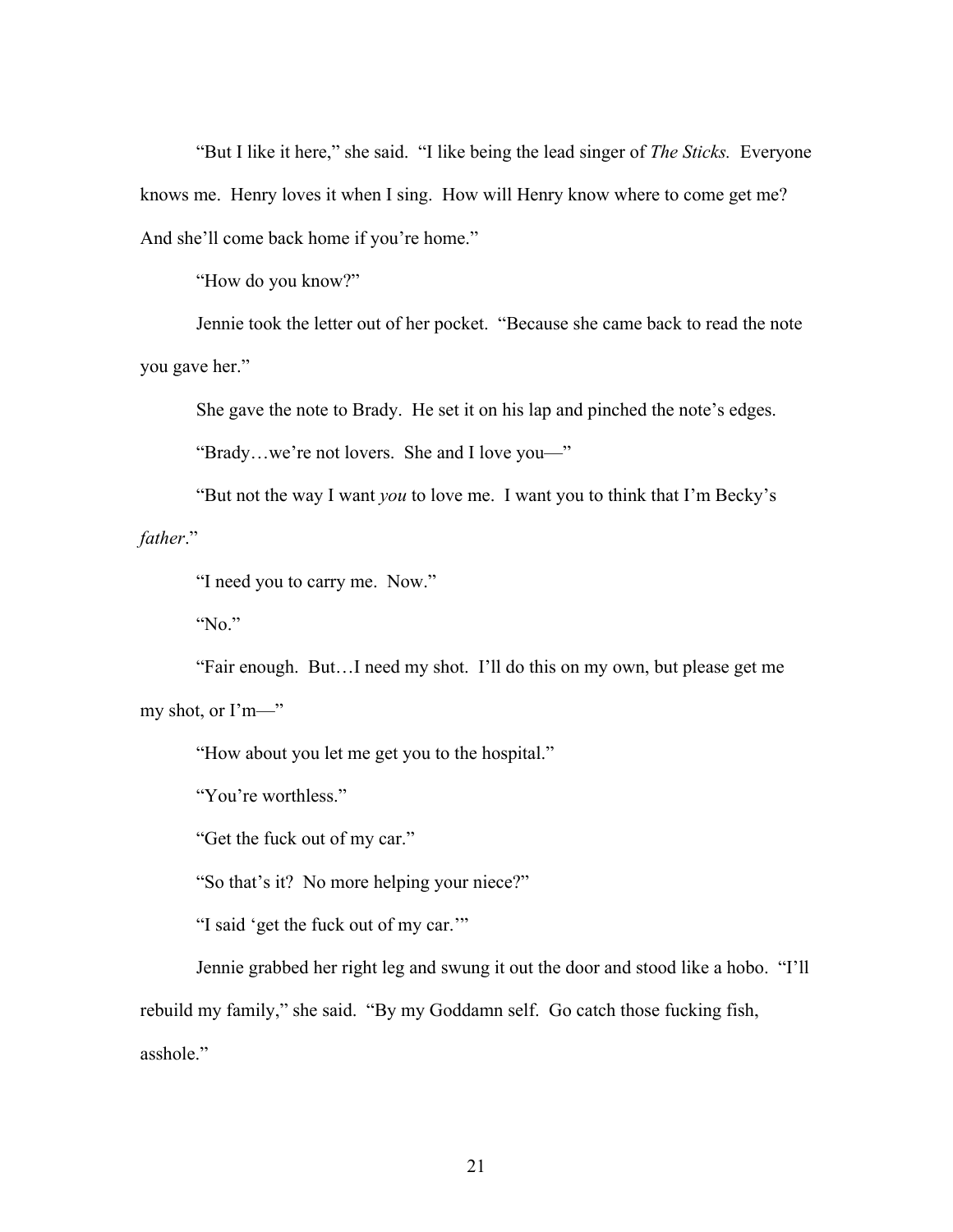Jennie heard Brady reverse the squad car and peel into first and second and then he was a trailing roar. She waited to hear the motorcycle. Not a sound. She limped back to the road and tried to wave Brady down. He was gone.

The inclined clearing was a football field long, cloaked by a variety of trees, thick as sin, but the pathway was visible in the dark. She dragged her right foot through pockets of moist leaves. At times her right foot would get stuck between fallen logs, but she had strong biceps. Strong shoulders.

She reached the summit and didn't see Matt's car. The ranch house was wide with fading brick. The canine corral was barren except for an empty leash lying lazily on the thin dirt.

To her left, an oddly placed mound of thick mud stood two feet tall. A dog's leg and tail were sticking up out of a freshly dug grave, stabbing the sky.

Lying on her stomach, she soiled herself and prayed for God to agree that she was doing the *right* thing, that she could be both judge and executioner. She pulled her hair and yanked out a few chunks.

Commotion from the right wing of the house. A shadowed figured paced about a room.

"Becky!" The blood tasted saltier than before.

Jennie cut through the grass-less lawn towards Becky's window. She rested against the rugged wall. Looking up, she saw fluttering white drapes, and her daughter's flowing, thick blonde hair. Becky never stuck her head outside.

\*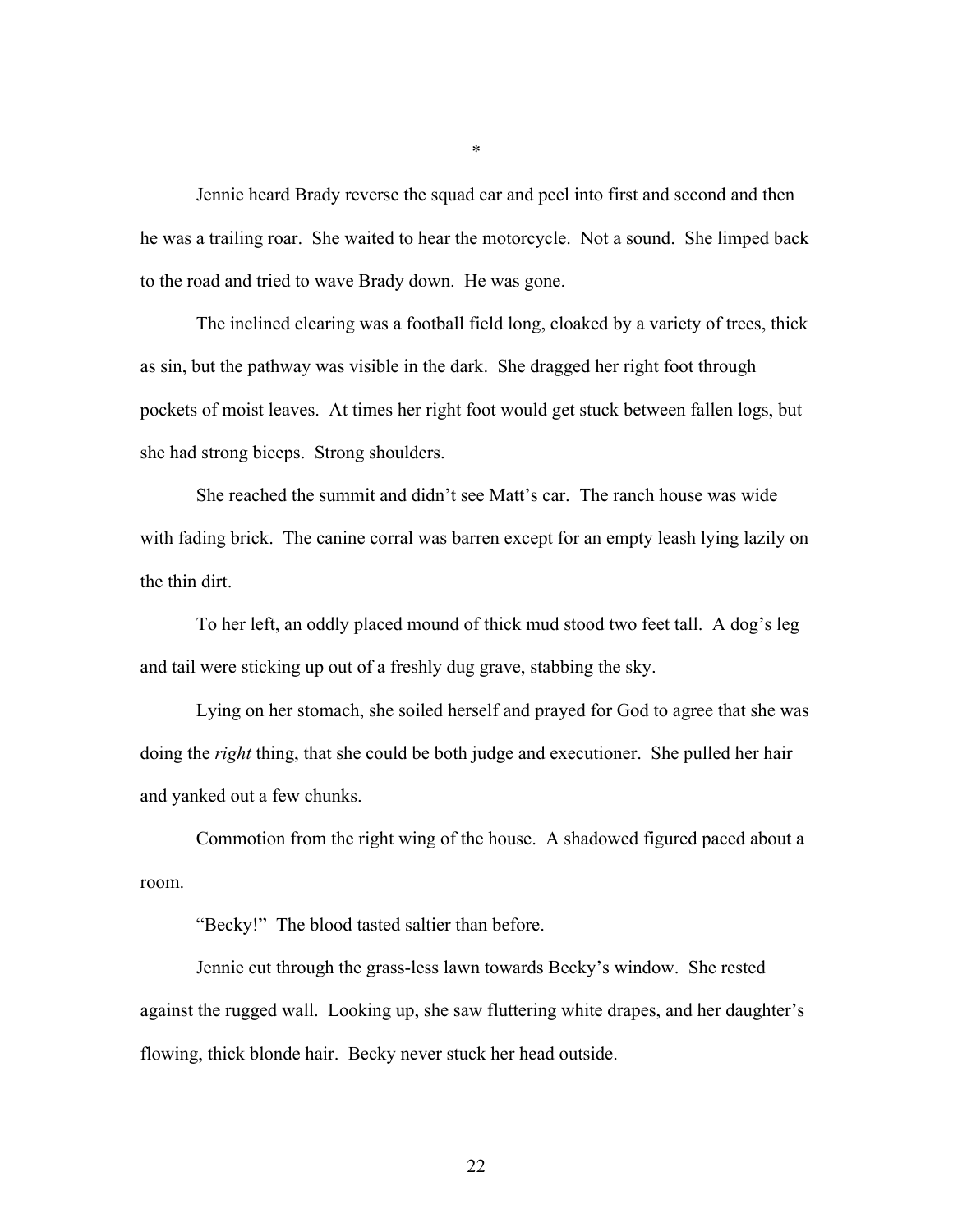To Jennie's right, a cement handicapped ramp led to a screened-in porch patio. Crawling towards the porch, her right shirtsleeve clung to a hose-less faucet. The water soaked her shoulders. She twisted the rusty valve, but she stopped when it began creaking like a loose door hinge. She dithered, waiting for movement in the bedroom. But there was only the slight sound of the waving drapes.

She crawled forward and opened the porch door and the sliding glass door and then she was in a stasher's dream den. Ten coffee pots. Three TVs. Same station but one flickered. She collapsed onto the sofa. Red, hard and itchy. Centering the room, she saw a picture of a smiling family hanging over the sofa. Looking at her reflection in the dead TV, she noticed that the wrinkles surrounding her eye sockets had sunk an inch since her daughter left.

Down the corridor she saw the rectangular orange outline of a door. What she would say when Becky answered was unforeseeable. Jennie would simply knock and hope for the best.

Headlights illuminated the lifeless backyard. She lunged outside and inched back under the bedroom window and buried herself deep in the weeds so that they framed her like a castle wall, fortifying her person in the shadows.

Silently, she stood up and looked inside the bedroom. It doubled as a meth lab. She didn't know the names for the materials. Only that they would explode.

Becky had walked down the corridor, leaving the bedroom door open for Jennie to see down the narrow hall to the kitchen. Noises were loud enough to echo.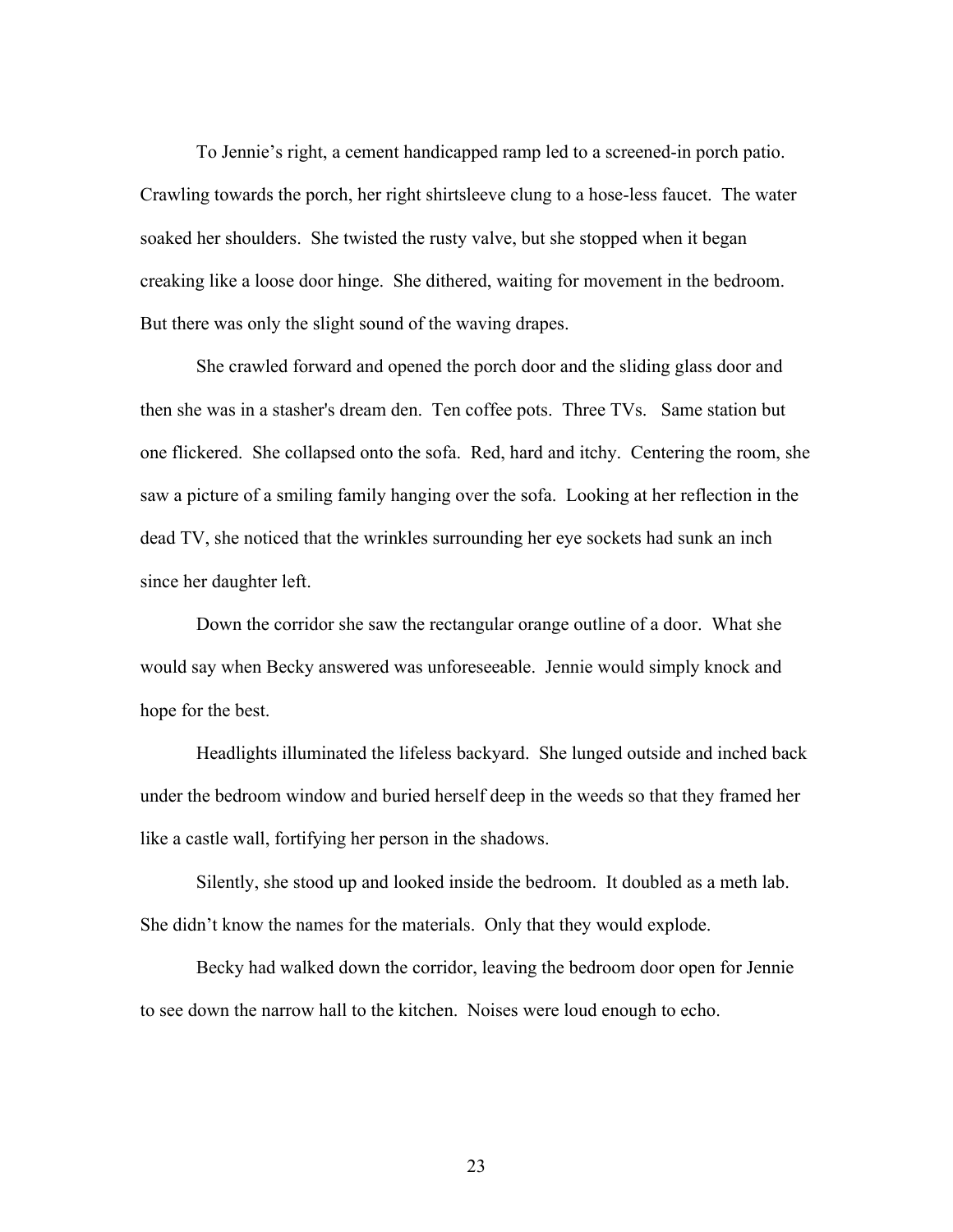Matt opened the kitchen door and carted his mother in on a wheel chair. He had a gallon of milk and nothing else. The mother had large blue veins on her neck and an acne scarred face. Missing tooth. She scratched her cast.

Matt gave his mother a hug and whispered in her ear. He moved to the sink and started washing dishes, the coffee mugs first. The soapsuds were thick and floated just above the sink. He blew at them like a child and said, "Becky, can you finish burying the dog?"

"I'm sorry, Becky," the mother said. "I tried to…but I gave out."

Becky walked down the handicapped ramp. Weeds and mulch covered Jennie as she lay on her back, fisting the soil.

Becky seemed to contemplate the moonless night. Did she hear the Harley? Her stare appeared to mark the beginning of a plan, one belonging to Becky only. Jennie felt small. Becky walked into the shadows at the end of the yard.

The drapes were still fluttering. Lighter to the drapes. Low fluid. No luck.

Jennie looked towards the shadows. Becky returning. Jennie rolled on her back, hearing footsteps traverse the dirt behind her.

Before walking up the ramp, Becky stopped. Jennie tried to speak. Becky went back to the kitchen.

Jennie looked through the window.

"Where's the shovel?" Becky said.

"Against the wall over yonder," Matt said.

The mother said, "Why did this all have to happen...I miss my dog."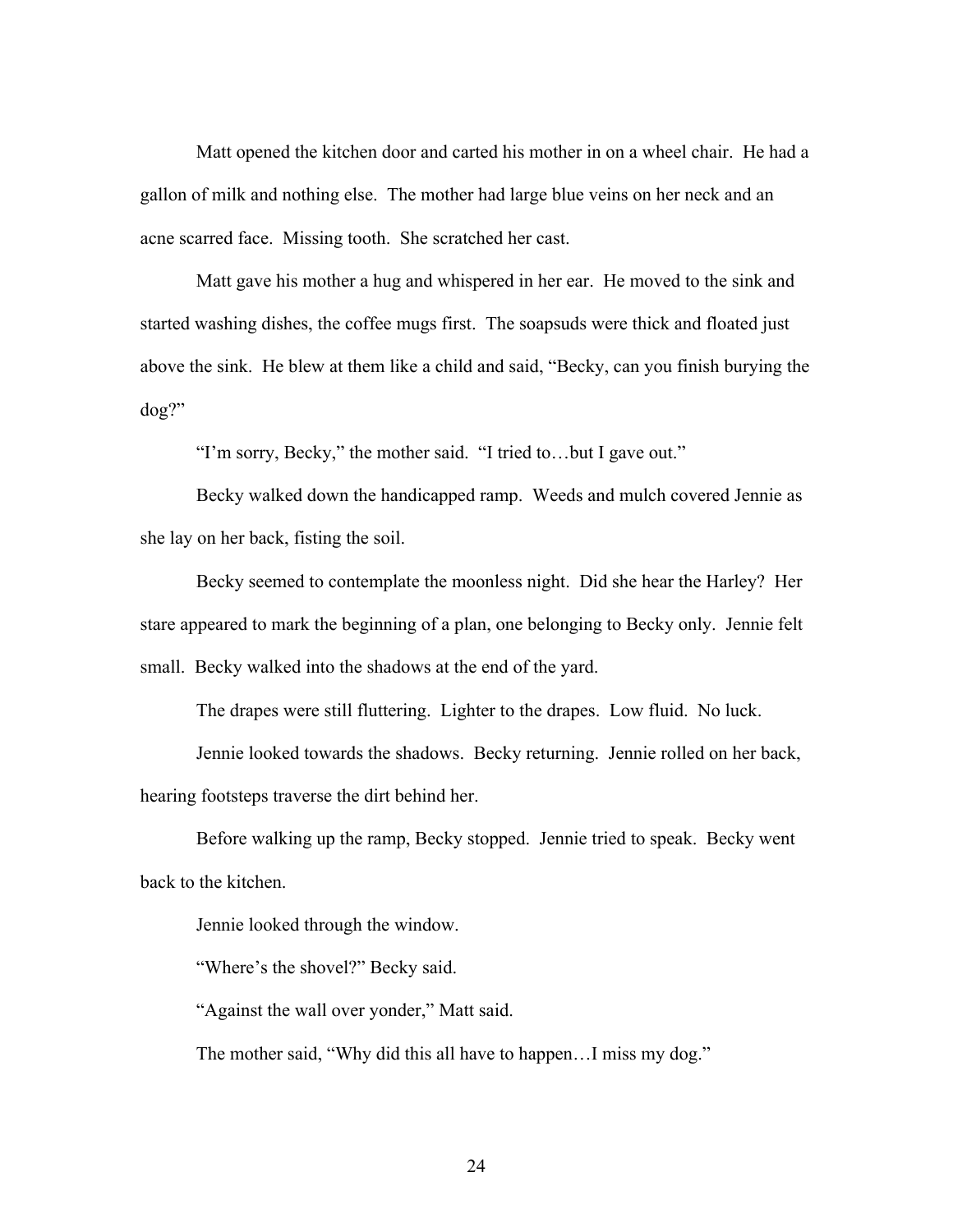Becky hugged the mother. Jennie saw a name tattooed above Becky's right breast. Matt 4 Eva.

Jennie resumed lighting the drapes.

But she hesitated. She took out her cell phone to text Brady, yet her right leg suddenly gave out, and then her left. She held her face just over the window frame, her legs now dangling over the ground like dead weight.

The mother said, "I hear dogs barking."

"What dogs?" Becky said.

"Just listen."

"I don't hear anything," Becky said.

"What! How can't you?"

"Mom, lie down for a while. It will help. Get some rest."

"Damn it, Matt, no," the mother said. "I want to go hear my dog."

Jennie fell on her back. Droplets descending from the gutter landed on her

forehead. She began praying, thanking God for her daughter's strong shoulders.

The screen door opened. Becky rolled the mother to the porch. Matt followed with a shotgun leaning upwards against his right shoulder and a Winston dangling from his mouth.

"Muffin!" the mother said.

"Mom, Muffin's in heaven. You're only hearing wolves."

The family went inside. The loose faucet gently sprayed garden hose-water over Jennie's frame.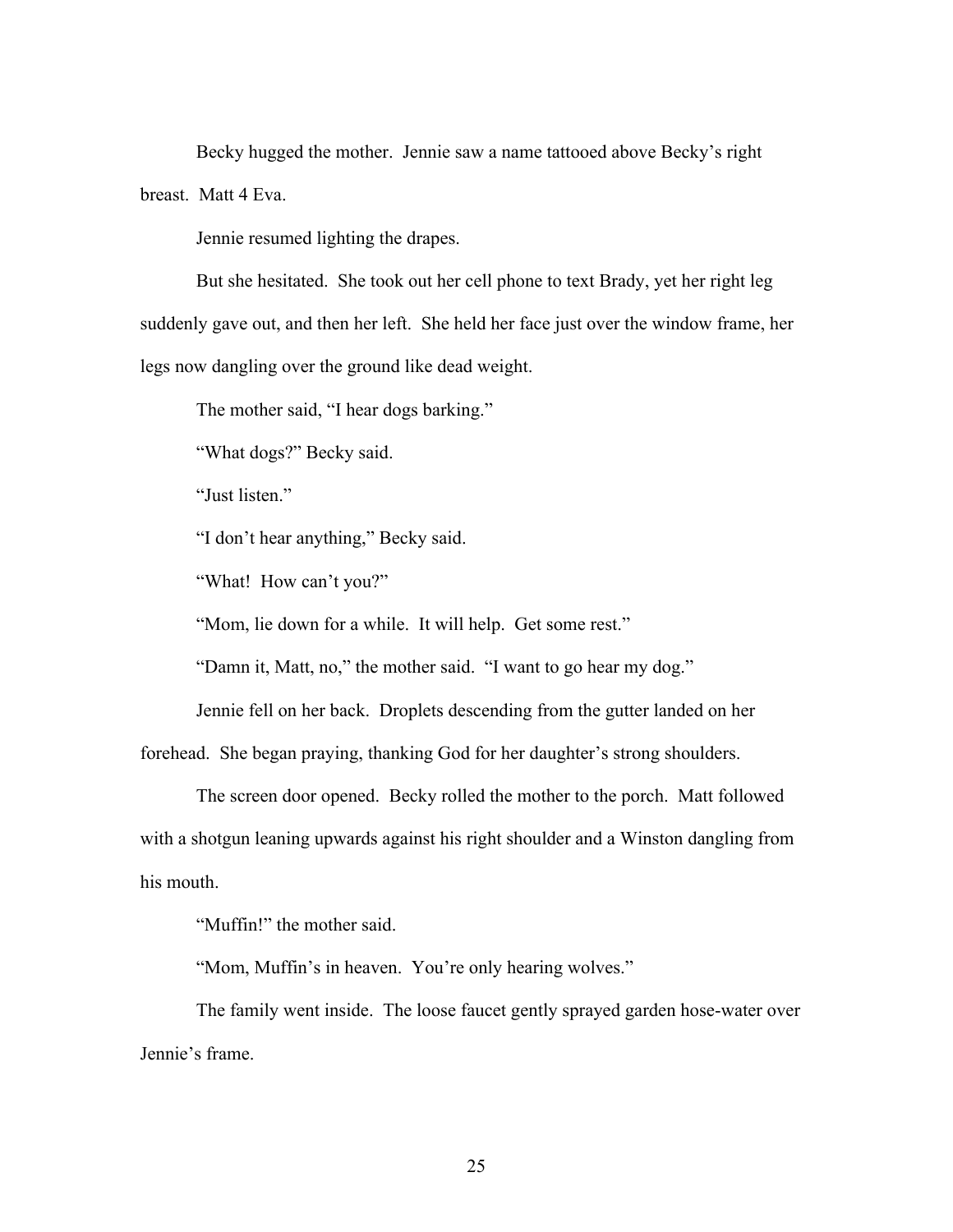Jennie heard the mother talking from inside the house, but Jennie couldn't identify the words. She thought they were sad, for she could sense sadness in others. But when she heard accompanying laughter, she changed her mind, something she had forgotten how to do.

"Brady's right," she thought, relaxing her scalp on the moist weeds while licking her bloody lips. "Love…it isn't hard to explain."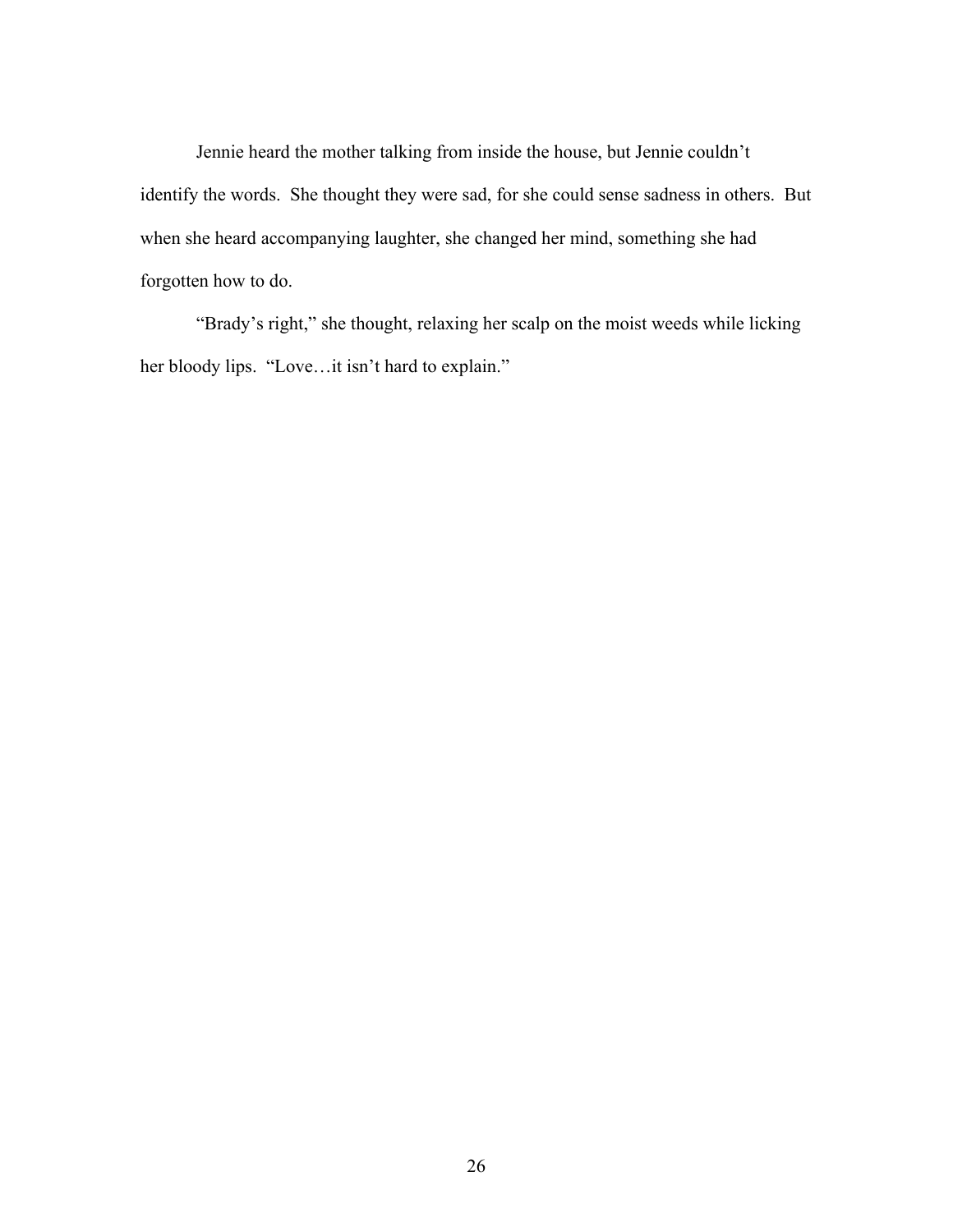#### CHAPTER TWO

### THE DILEMMA OF EVIL IN DONALD RAY POLLOCK'S "DYNAMITE HOLE"

Ted Giola, Oxford-trained cultural critic, prefaces his discussion of "Dynamite Hole" by describing the short story collection in which it originated, *Knockemstiff* (2008): "Some folks have compared [Donald Ray] Pollock to Raymond Carver. But the trailer park deadbeats in Carver's stories look like Parisian sophisticates compared to the characters who populate *Knockemstiff*" ("Review of *Knockemstiff*"). *Knockemstiff* is a collection of eighteen stories centered in the town of Knockemstiff, Ohio, a microcosm of morality so lost that Pollock, in the "Acknowledgments" section, assures the reader that the characters are fictitious (205). "Dynamite Hole" has graphic depictions of incest between young siblings, along with the murder of the siblings by a pedophilic outsider roaming the holler like a demon. Nearly all the stories feature evil seemingly recognizable in the same manner that one instinctually recognizes pornography. However, as the following discussion will show, evil is not always what it seems.

What is gained by reading about an evil character? The answer is the maintenance of a healthy, morally sound culture. Pollock's "Dynamite Hole" is a useful case study. It concerns the transgressions of Jake, an outcast who dodges the WWII draft by hiding in Mitchell Flats, the hills bordering the west side of Knockemstiff. His family has abandoned him, leaving him to scrape a living as he deteriorates into moral destitution. Pollock's depiction of Jake in "Dynamite Hole" becomes an aestheticization of the abject and evil, a notion that has profound implications for the maintenance of a culture. Many readers may instinctually avoid the reading about Jake's plight because his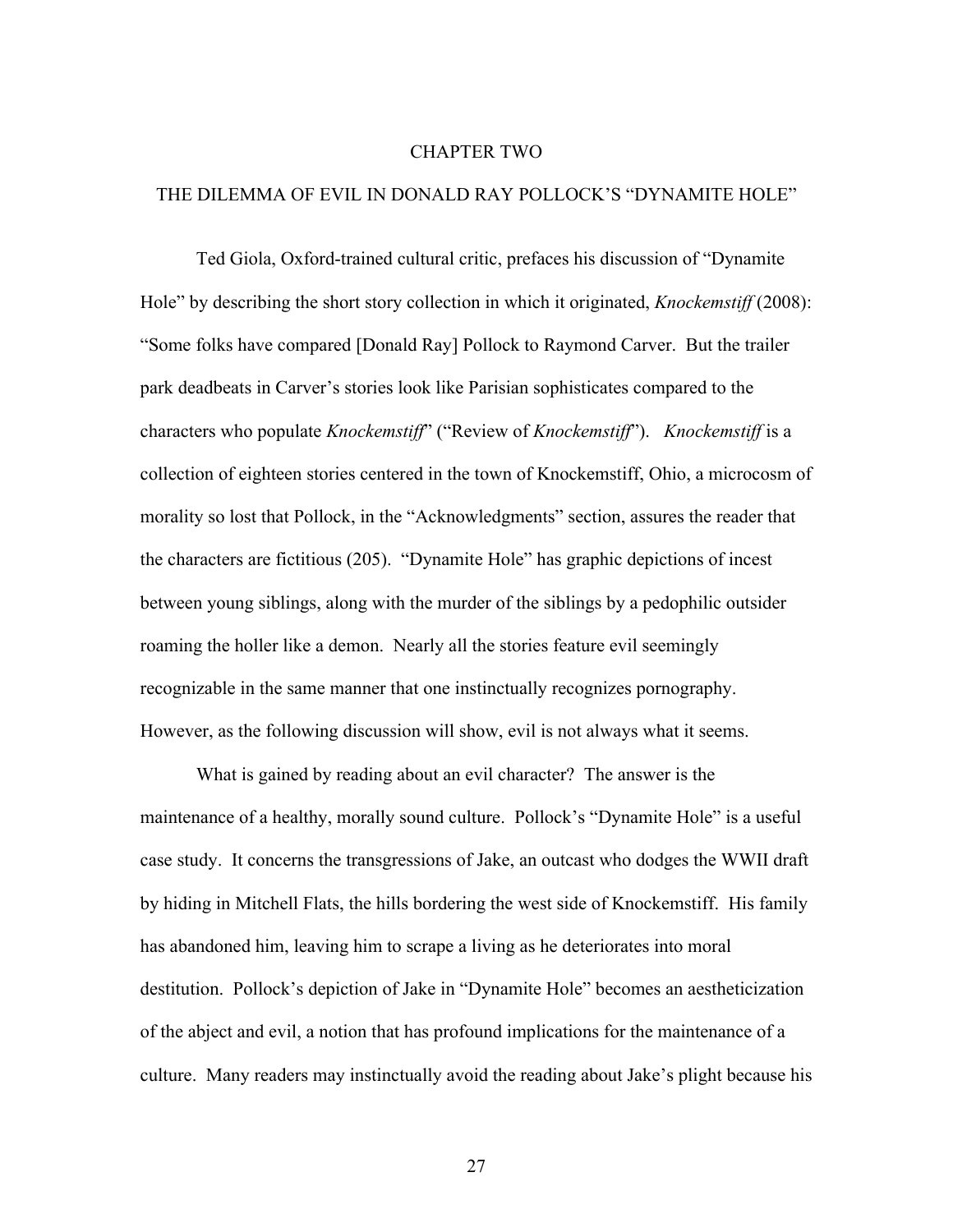story makes them uncomfortable. If they avoid the story, however, they can miss an insight into the universality of humanity. Therefore, what is to be said of not reckoning with the emotions felt while reading "Dynamite Hole?" If Jake is evil, how should readers react if they feel both disgust *and* fascination as the story progresses?

Approaching "Dynamite Hole" from a reader-response framework, utilizing both Julia Kristeva's notion of the abject along with C. Fred Alford's conception of evil, creates the aestheticization of the abject/evil in the story, prompting readers to both vicariously experience evil and to subsequently judge their ethical registers. This process leads to "abjecting" the story to relieve one's fascination with the evil characters. The intricacies of Alford's theory, one implying that people should become *educated* to understand – not label – evil and its universal residence in all people, allow readers to understand Jake as a profound symbol that demarcates the boundaries of appropriate behavior. For however controversial Jake's actions are, his existence in literature is essential: his story is a narrative of evil, one that enables readers to reaffirm a culture's moral position.

Kristeva's notion of the abject connects readers to Jake, compelling them to associate with a character they may consider evil. In "Approaching Abjection," Kristeva outlines the specifics of the abject: typically, a separation exists between the subject and the object, a separation demarcating acceptable societal binaries/boundaries: e.g. father and son. The abject, on the other hand, operates in the middle of the subject and the object, disrupting order, disturbing the "*I*" (1). It is a non-entity yet paradoxically an

\*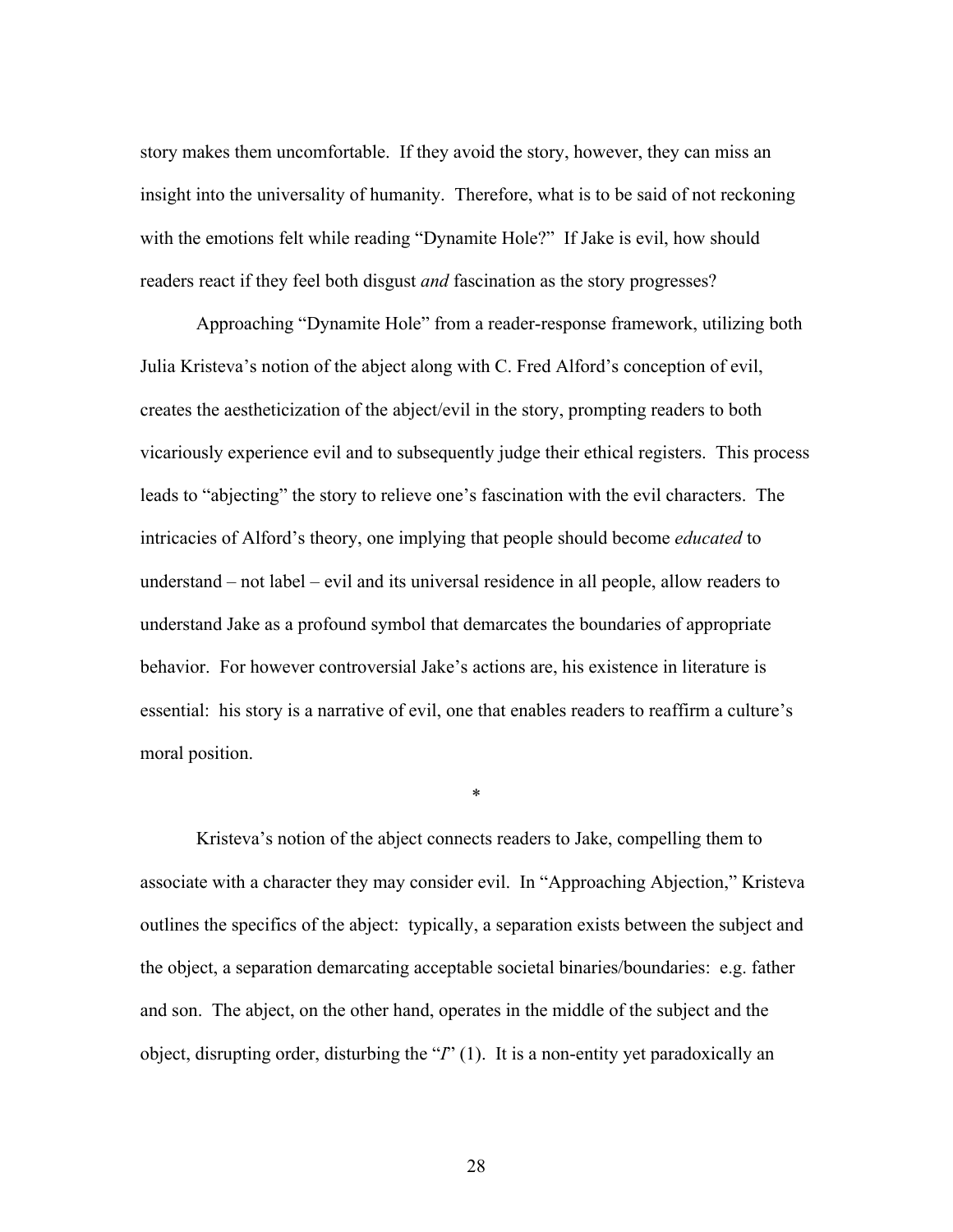entity, consuming the imagination (1-2). When *confronted* by the abject, such as a corpse, extreme, nauseating emotions are evoked in a subject and directed toward a nonobject that has been out-casted from the body and/or society. Subjects experience emotional abjection, and subsequently expel the emotion/image from the imagination (1). However, complete expulsion is impossible. A subject is not free once the separation process begins: the subject is drawn back, fascinated. The abject compels subjects to focus on the abjected entity as if their emotions were operating as a boomerang (1). The subjects are imprisoned.

In *What Evil Means to Us*, Alford takes a slightly different approach to evil by offering a theory that does not attempt to categorize evil (1). He asserts that one *experiences* evil, ultimately an experience of dread, doom, and abandonment (4,14, 51). *Committing* evil is the attempt to inflict such a feeling on another person in order to rid the feeling of evil from the perpetrator (52), an act similar to abjection. To prevent these actions, Alford maintains that people must educate themselves about evil, and the requisites for education include the use of symbols and discourse: e.g. narratives/stories of evil that enable readers to self-reflect (1, 45, 144). Ultimately, Alford claims that all people are inherently evil, for they all embody the potential for a pre-categorical, preverbal experience of helplessness, abandonment, and dread (46). Therefore, evil is the *foundation* of existence, and if evil is not contained via narratives, people are more likely to commit evil acts because they will not have a visual, creative outlet to vent their imagination. Alford does not maintain that social forces spawn evil, as was supposed by the Milgram experiment (26). Instead, the locus of evil is loneliness, a feeling natural to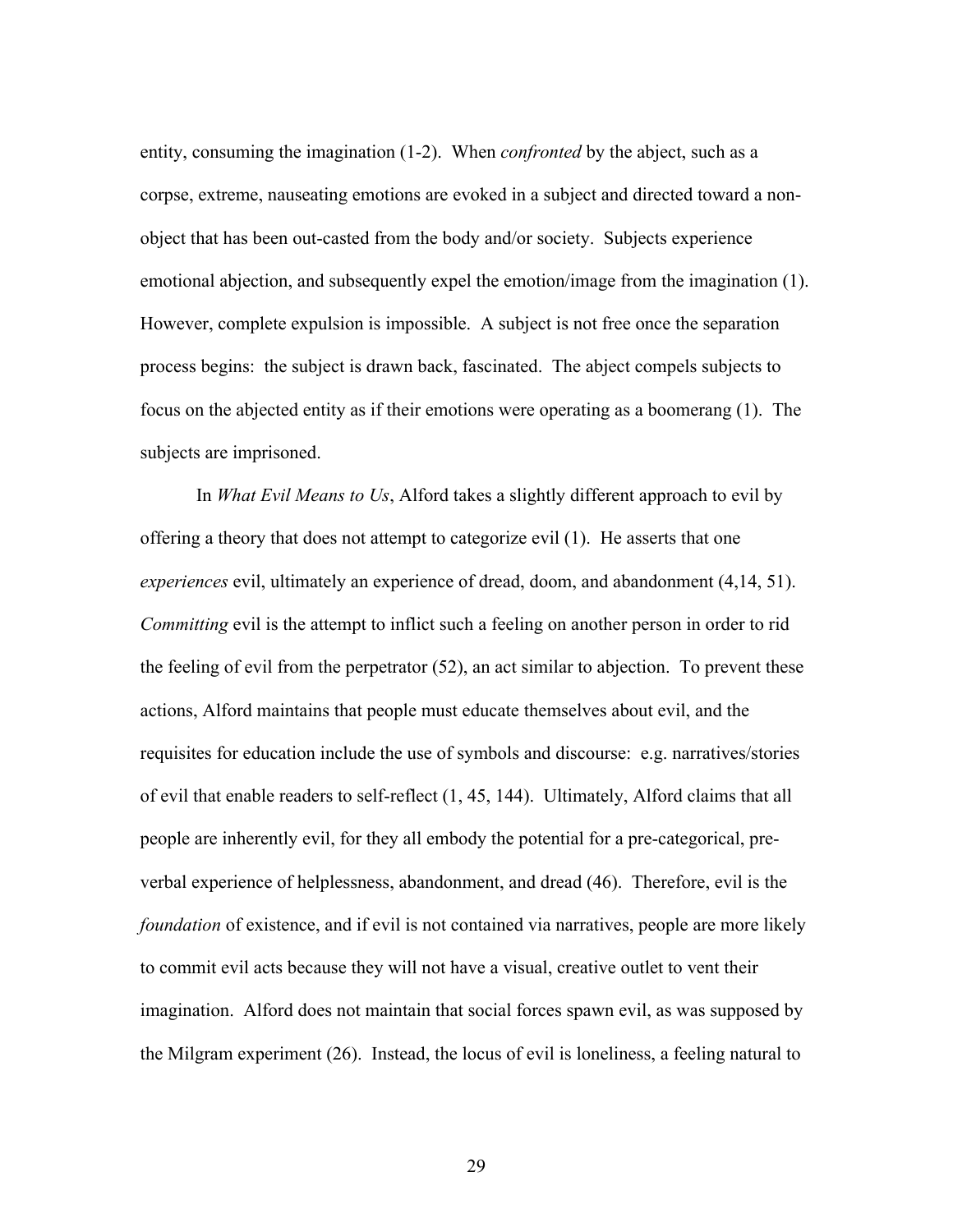all, and from there, one merely builds on evilness, not necessarily increasing the *scale* of evil, but its *dimensions*.

Kristeva's conception of the abject and Alford's vision of evil can help the reader understand the complex, and, likely, disturbing emotions felt when reading about Jake's character in "Dynamite Hole." The first question to be asked is, does Jake attract the reader via the abject? If so, a connection between the reader and Jake will develop.

Jake compels reader identification through the abject by his interactions with a brother and sister involved in an incestuous relationship in the water-bank known as the Dynamite Hole.Walking to the Dynamite Hole, Jake notices the couple, watches, and proceeds to kill the boy and rape and kill the sister (Pollock 15). Jake murders the girl with "...both hands around [her] neck...[strangling her] until there [isn't] anything left but [her] sweet face all bloomed out like a purple flower and a skinny little body turned to wax" (20). Reading these lines, the reader becomes fascinated with the scene through abjection, for a good example of an abjected entity is a corpse (Kristeva 3).Even though these images/events are appalling, they arouse emotions; they are fascination-oriented, and compel not all readers, but *some* readers, to re-read, to re-experience, a morbid description. By the conclusion of "Dynamite Hole," these readers might be repelled by Jake and his actions but may also feel drawn to re-experience the emotional turmoil/rush through the aesthetic distance of the text. They may want to grin once again, for the images trigger a morbid fascination in the readers' imagination. Therefore, in this process of re-reading, the reader may develop an identification with, as one example of Kristeva's abjected figures, the shameless rapist (4).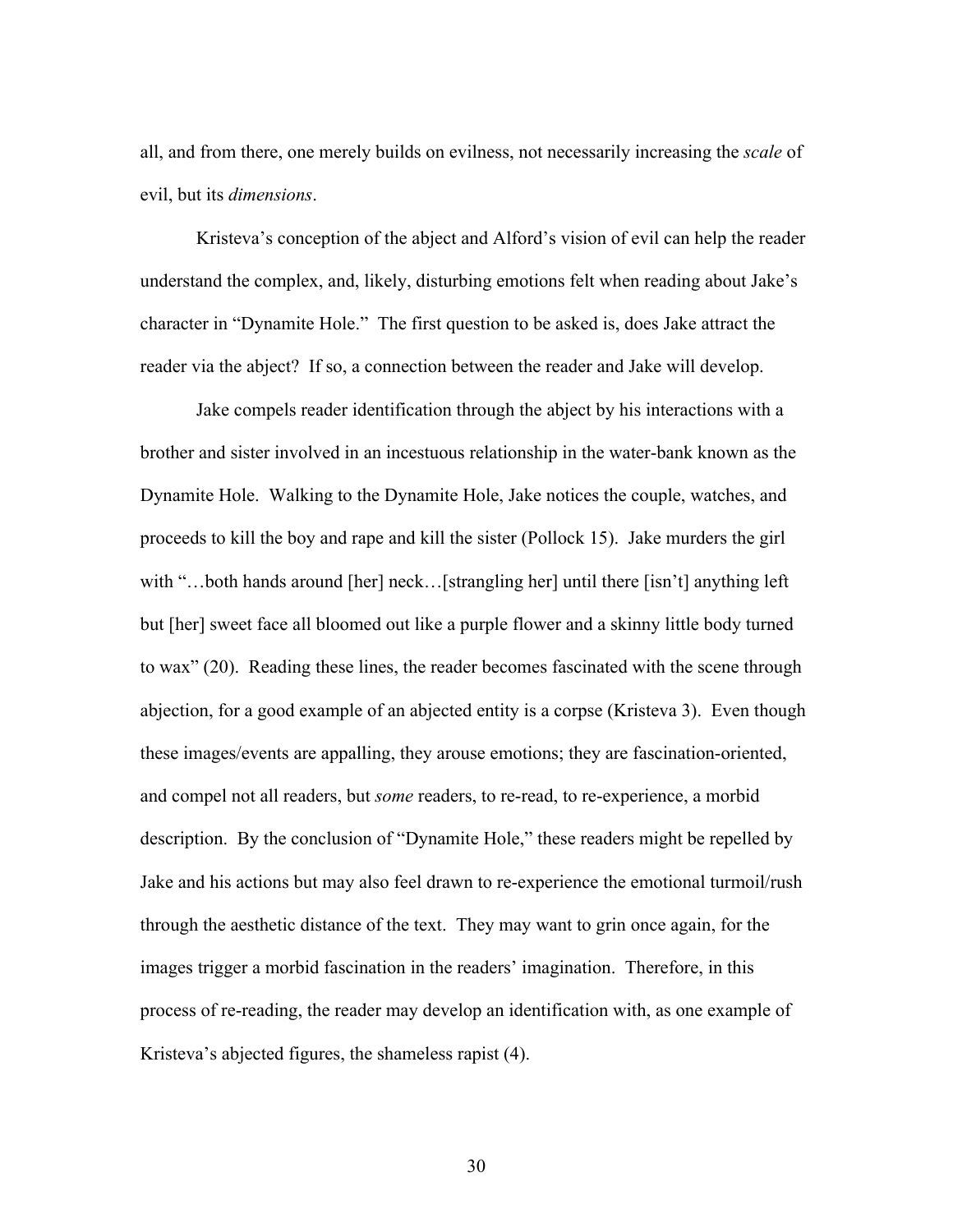Consequently, by reading the story from the perspective of the abject, *some*  readers may feel vicariously involved with evil. This experience provokes self-reflection – education, as Alford implies – in order to abject their fascination with a shameless rapist. Readers are pressed to *abject* the aestheticized abject – "Dynamite Hole." They are compelled to divorce the story from their mind, for it disrupts balance, spawning guilt and remorse. In addition, the implications of "Dynamite Hole's" final line further compels the reader to abject the story: As Jake finishes narrating his account, readers are left with the command, "…, save me" (Pollock 23), which in turn promotes selfreflection because they can acknowledge the instruction to seek help. In re-reading the text and re-experiencing the depths of debauchery, readers understand the implications of the emotional investment in the story. Ultimately, this reflection leads to education about one's ethical registers, thus drawing readers closer to absolution. Readers trace Jake's evil in order to symbolize – to verbalize – his actions and thus begin to educate themselves on the nature of evil.

A location for reader education is the rape scene, a defining moment of Jake's character, for it demonstrates his potential for committing evil. As Alford implies, lasting loneliness is a requisite for evil (31), and as Jake discusses his family abandoning him to live in the hills, he recalls, "I never saw [my family] again, and after that, I never could get rid of that feeling that I wasn't much welcome nowhere in the world" (Pollock 17). Then, while Jake is raping the girl, he states, "All those years and the loneliness [flow] out of me and [bubble] up inside that little girl" (19). This expulsion of his repressed loneliness via violence is evil: Similar to Alford's depiction of a man who killed his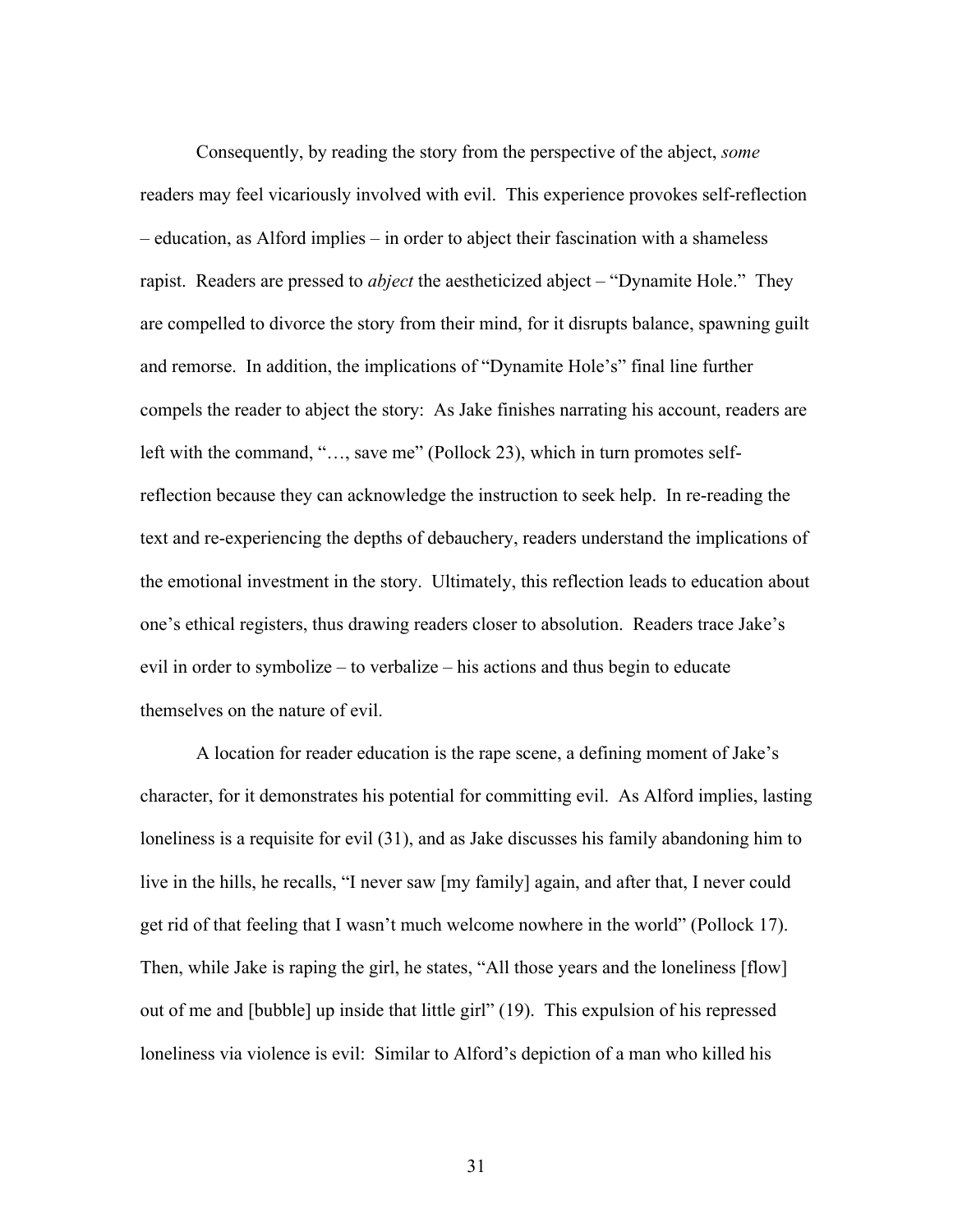family as a release of years of repressing aggression (33), "Dynamite Hole" depicts Jake unleashing his loneliness, and in doing so, he gives graphic, physical voice to a muted interiority.

Locating the scene where Jake commits evil enables the reader to self-reflect. Education – in this case, verbalization – enforces the reflection process. In Alford's view, the most vital position of existence – the position that works to discourage evil – is deemed the "depressive position" (41), where subjects are capable of symbolizing, of verbalizing, remorse by realizing the gap between subject and object instead of resorting to a pre-verbal mental state (44). In other words, people can *speak* and *express* remorse and understanding (41), acts that are absolutely necessary, for as Alford states, "…avoiding evil depends on the ability to symbolize dread" (44). However, Jake cannot reflect on the majority of his crimes, as evidenced by how he does not remember killing the brother and ending up with the sister in his arms, ready to rape her: "*Somehow*, I ended up with that [sister] in my arms" (Pollock 18, italics mine). In addition, before Jake commits his crimes, he recounts, "…all of a sudden it seemed like everything inside of me started swirling around like a storm cloud" (17). These examples imply that in the act of *committing* evil, Jake oftentimes verbally breaks down and is unable to express his actions. Although he is capable of describing how he strangles the girl, he also has difficulty putting his entire story into words – to *symbolize* the full picture. Consequently, Jake is overwhelmed by the "autistic-contiguous" (Alford 41) experience of existence, implying that he is residing in the "…complete absence of symbolization"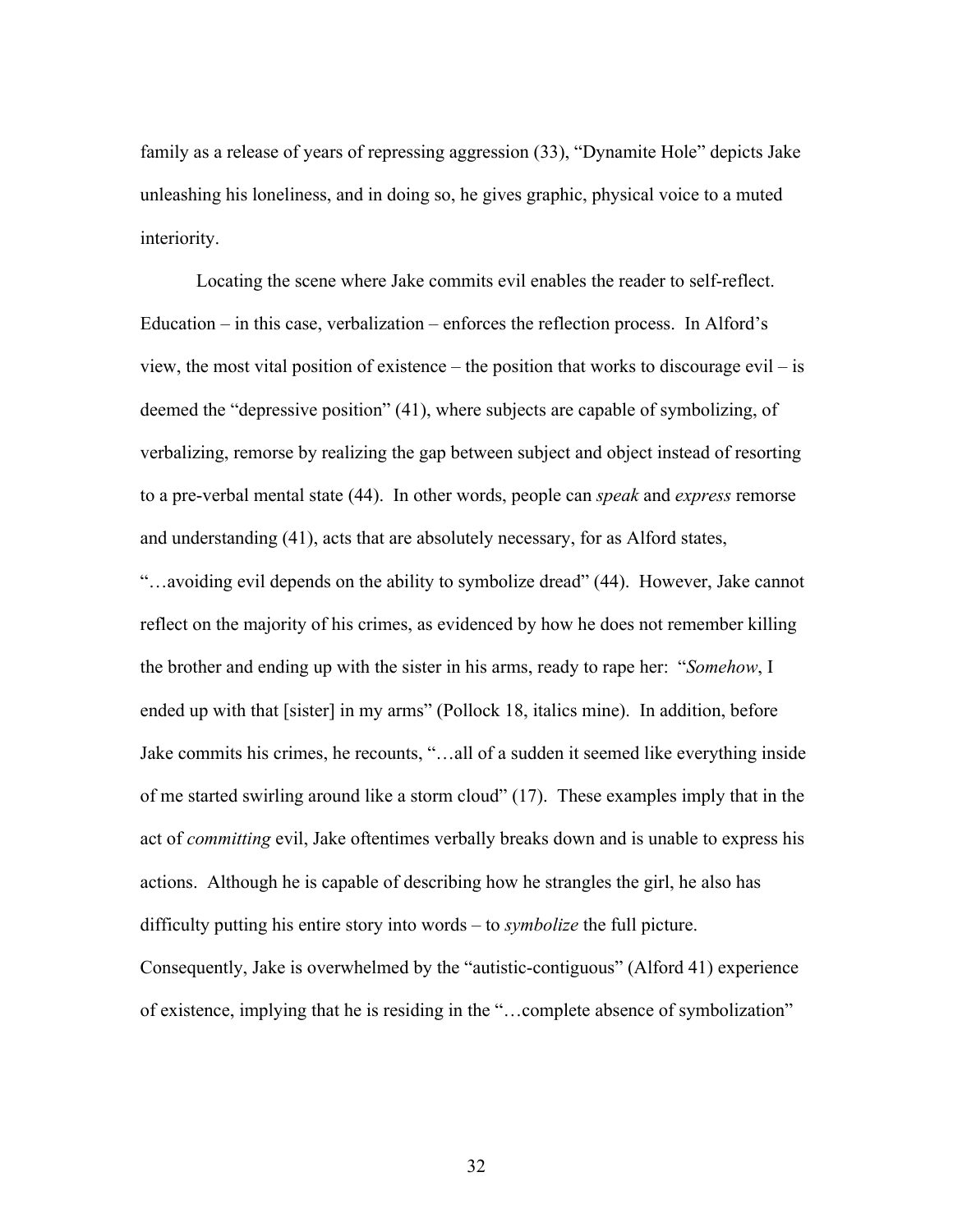(41). He is left wordless, thus vulnerable to committing more evil acts. Jake is not selfaware.

On the other hand, readers can distance themselves from the text and reflect on the thought processes they had while reading "Dynamite Hole." These readers are the same ones who would re-read Jake's depiction of when he strangles the sister, except this time, I suggest it is possible that the reader will react with a desire to not merely absolve themselves of guilt but also to understand the necessity of self-restraint.For example, counting myself one of those readers, when I interacted with the text in the previous section where I re-wrote the scene where Jake strangles the sister, my ethical registers emotionally responded to the violence. As I paid more attention to the language, such as the phrase, "skinny little body turned to wax" (Pollock 20), I grew more aware of how Jake's actions were socially deviant and would break laws. Eventually, re-reading and re-writing the lines made me uncomfortable, thus compelling me to find freedom from the guilt of previous fascination with Jake, a shameless rapist. Following suit, evil thoughts, such as imagining assault on enemies I had made in the past weeks, were discouraged. Ultimately, I was able to inhibit and discharge my forbidden, evil desires – to abject them.

By re-reading the abject lines, readers may cease to find themselves fascinated but instead more distanced from violence. In a sense, readers may berate themselves while in turn inculcating the idea that the actions described in the abject lines can lead to prison if actualized. Readers would be left to imagine evil, however, not actualize it. By this selfreflection and verbalization, they can acknowledge the evil actions within the text. From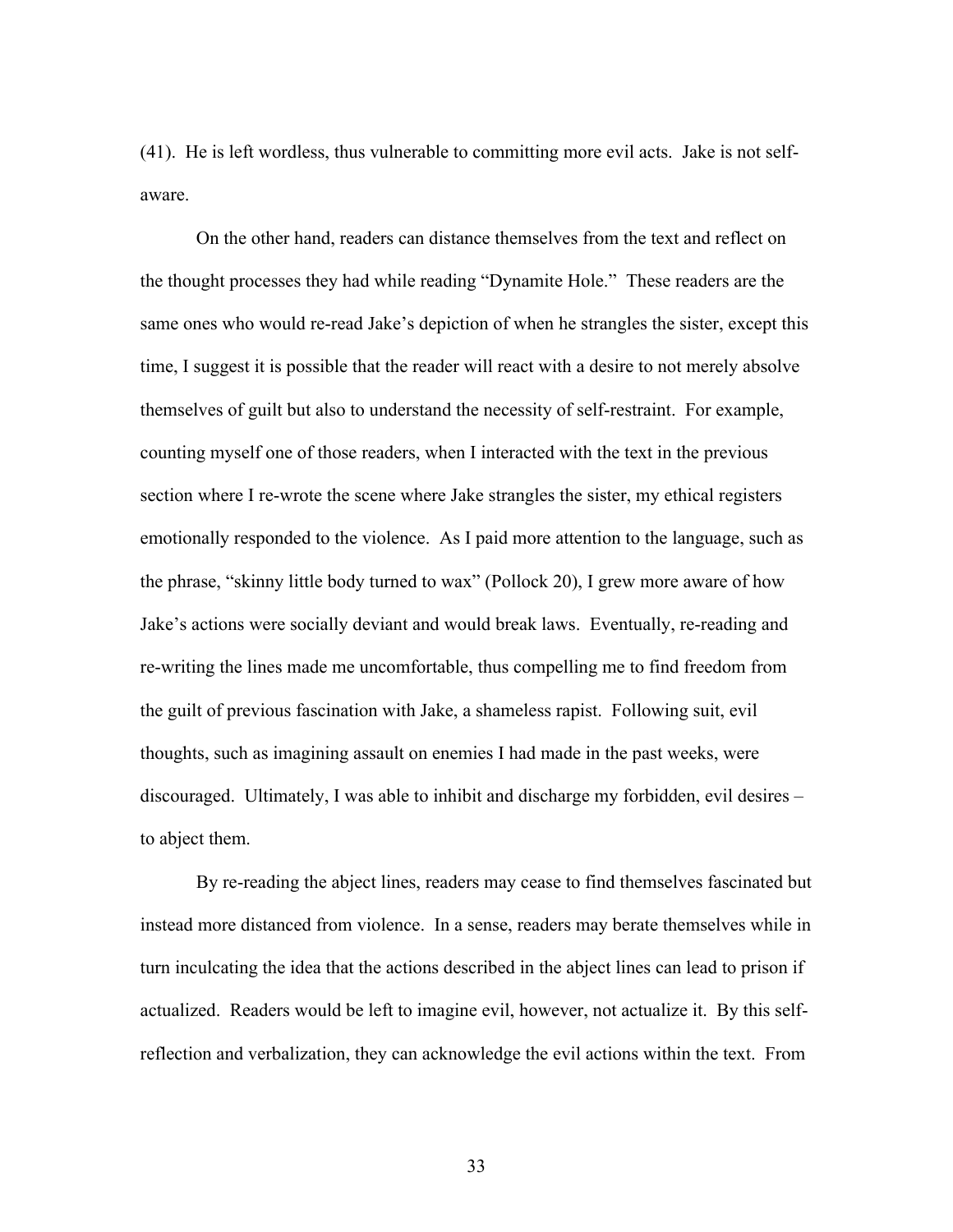there, readers can bury their own sense of guilt; in this case, the feeling of being fascinated by a shameless rapist, and other violent thoughts. The reader can abject the story and be free.

The byproduct of abjecting "Dynamite Hole" is a feeling of peace. The reader may appreciate the importance of educating one's self with evil as a result of reading Jake's story. The education process helps one "…to recognize [evil's] potential within, not just [what one] could *do* [but also to test one's] judgment, [one's] soul" (Alford 24). By using "Dynamite Hole" as the aestheticization of the abject and evil, readers have not simply educated themselves with the locations of evil and its forms contained in associated acts; they have also realized that the reading and writing of evil stories are a necessary good. In doing so, people have narratives – vessels of signifiers – that work as guidelines to help monitor behavior.

\*

Both fictional and non-fictional evil narratives demarcate boundaries of acceptable behavior. Admitted, because of common knowledge of laws, most readers would not commit the actions Jake performs in "Dynamite Hole." Furthermore, most readers would not re-read Jake's story, and more specific, the abject lines. Yet some readers inevitably will. Instead of prompting violence, however, the result may be that the text promotes the *containment* of evil urges. Thus, evil narratives can reinforce the strength of readers' ethical registers, helping readers to understand when they may be wading too far in the mental – or physical – ocean of corrosive action.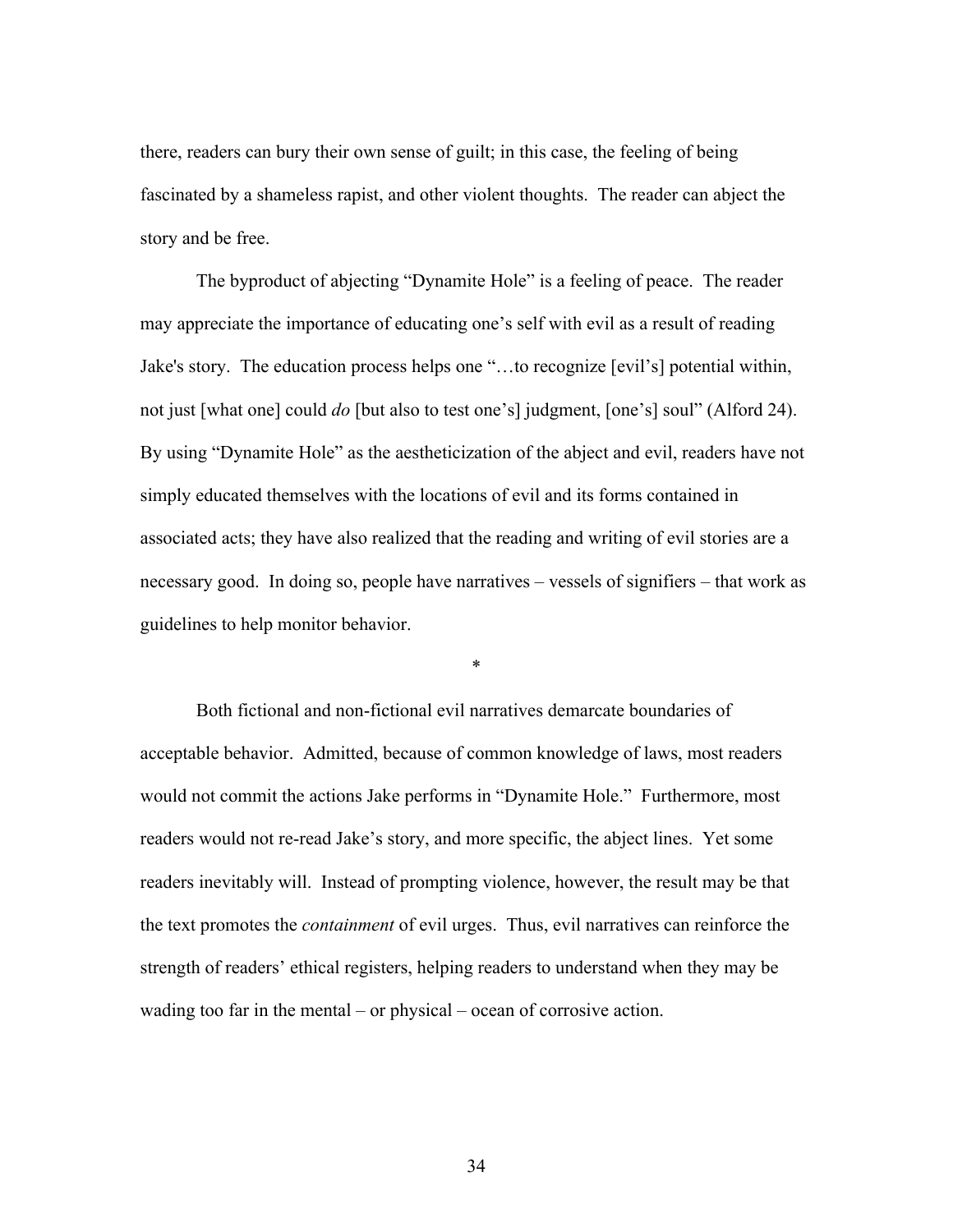When I reflect on writing "Night's End," I understand how the notion of the abject and the conception of evil were operating. I was not conscious of it at the time, though. It was after the fact that I related Kristeva and Alford's apparatuses, and they helped me understand the subtleties of my narrative. I realized that the motivations of my characters – their desire to kill for selfish reasons – are evil. To say that it was disturbing to know that my story is a reflection of Kristeva and Alford's theories is an understatement, because "Night's End" is loosely based on a true story: a crank-dealer enslaved my cousin with meth while my family imagined ways to disband the relationship. I sincerely believed that the only way to save my cousin would be to murder the dealer. While I did not commit the act, I could see myself performing it.

Writing "Night's End," I realized that one of the strongest powers of fiction is its ability to prevent violence. I wanted that dealer dead. Case. Closed. I consciously based "Night's End" off that dealer's demise as a way for me to breathe, to abject my desire to commit evil. Fortunately, fiction helped me not kill, for I didn't kill the characters, and I'm proud for it, because in the process, my story becomes an ode to peace. Ultimately, theorists help me understand *how* my writing works. Relating the lofty vocabulary to my writing makes my writing seem more valuable, and it is, at least to me. The concept of theory "working" may seem mechanical, turning the ineffable beauty of prose into a technical device for stopping murder. But why can't fiction both be appreciated as beautiful and practical? Hasn't that always been the goal of fiction – to better the human condition? My cousin's recent true story of rehabilitation, of getting

\*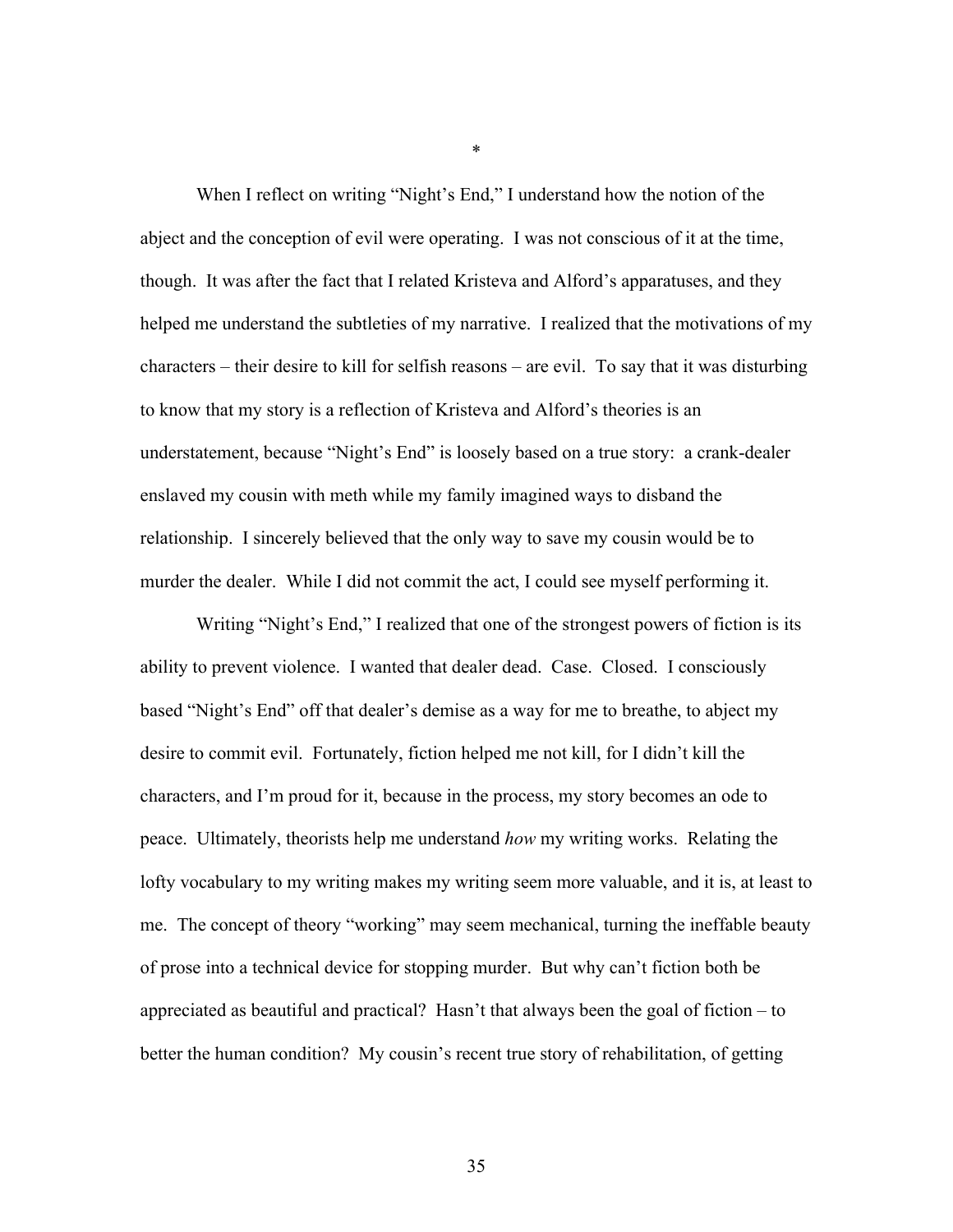married and having a baby boy, proves it. In theory, if I would not have written the story, I might have done something that would forever have changed the fates of the ones I love the most.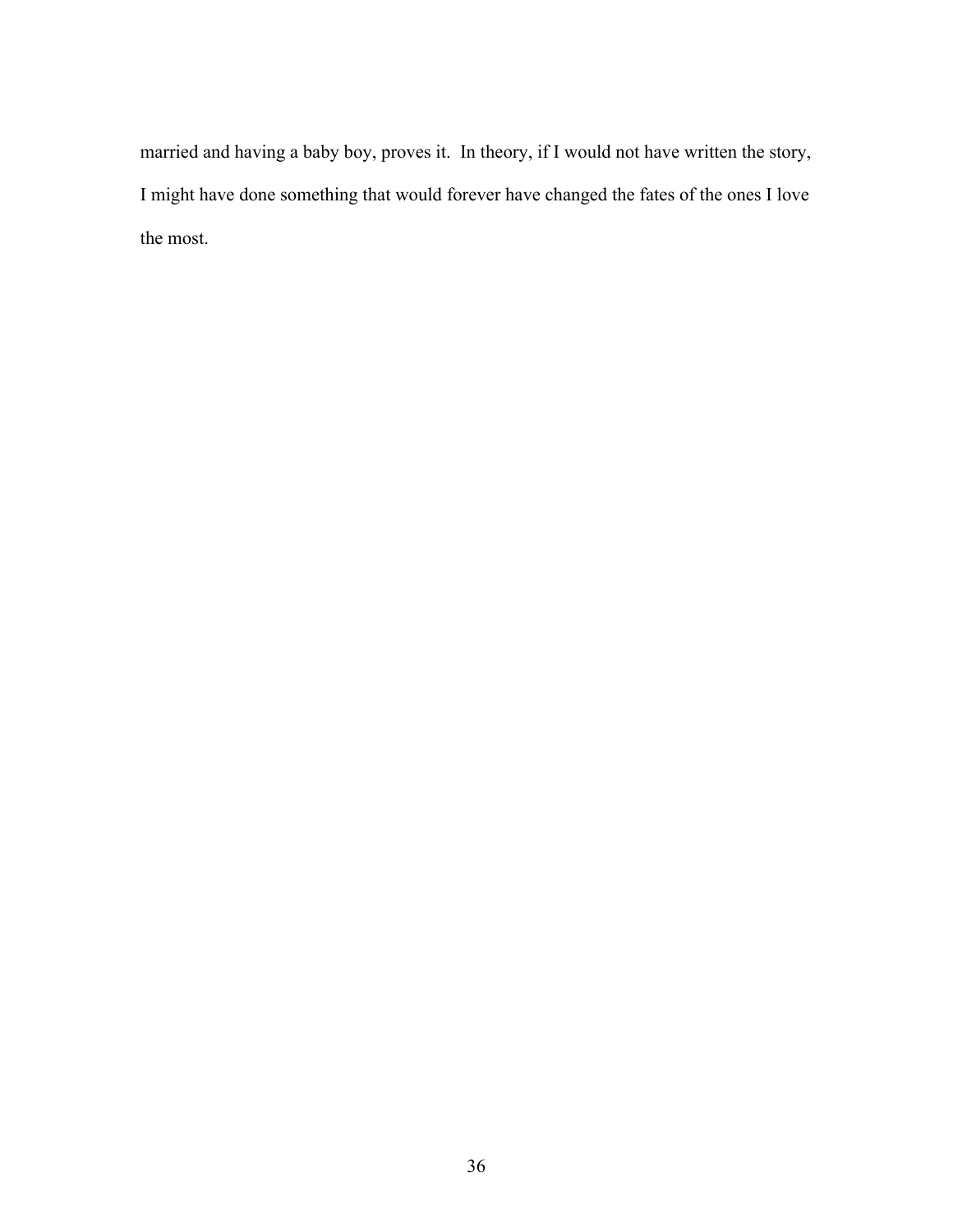### BACKGROUND WORKS

- Alford, C. Fred. *What Evil Means to Us.* Ithica, New York: Cornell UP, 1997. Print.
- Anderson, Sherwood. "Hands." *Winesburg, Ohio*. New York: Dover Publications, 1995. Print.
- Brown, Larry. "Facing the Music." *Facing the Music: Stories*. New York: Workman Publishing, 1984. Print.
- Campbell, Bonnie Jo. "The Solution to Brian's Problem." *American Salvage.* New York: Norton, 2009. Print.
- ---. "The Trespasser." *American Salvage*. New York: Norton, 2009. Print.
- ---. "World of Gas." *American Salvage.* New York: Norton, 2009. Print.
- Carlson, Ron. *Ron Carlson Writes a Short Story: From the First Glimmer of an Idea to the Final Sentence.* St. Paul, Minnesota: Graywolf Press, 2007. Print.
- Carver, Raymond. "What We Talk about When We Talk about Love." *Where I'm Calling From: Selected Stories.* New York: Vintage Contemporaries, 1980. Print.
- ---. "So Much Water So Close to Home." *Where I'm Calling From: Selected Stories.*  New York: Vintage Contemporaries, 1968. Print.
- Finn, Patrick M. "From the Darkness Right under Our Feet." *From the Darkness Right under Our Feet.* Pittsburgh, PA: Black Lawrence Press, 2011. Print.
- ---."Shitty Sheila." *From the Darkness Right under Our Feet*. Pittsburg, PA: Black Lawrence Press, 2011. Print.
- Fish, Stanley. "Interpretive Communities." *Literary Theory: An Anthology*. Ed. Julie Rivkin and Michael Ryan. United Kingdom: Blackwell Publishing, 2004. Print.
- Ford, Richard. "Great Falls." *Rock Springs.* New York: Random House, 1987. Print.
- ---. "Rock Springs." *Rock Springs.* New York: Random House, 1987. Print.
- Forrester, T. J.. *Black Heart on the Appalachian Trail*. New York: Simon and Schuster, 2012. Print.